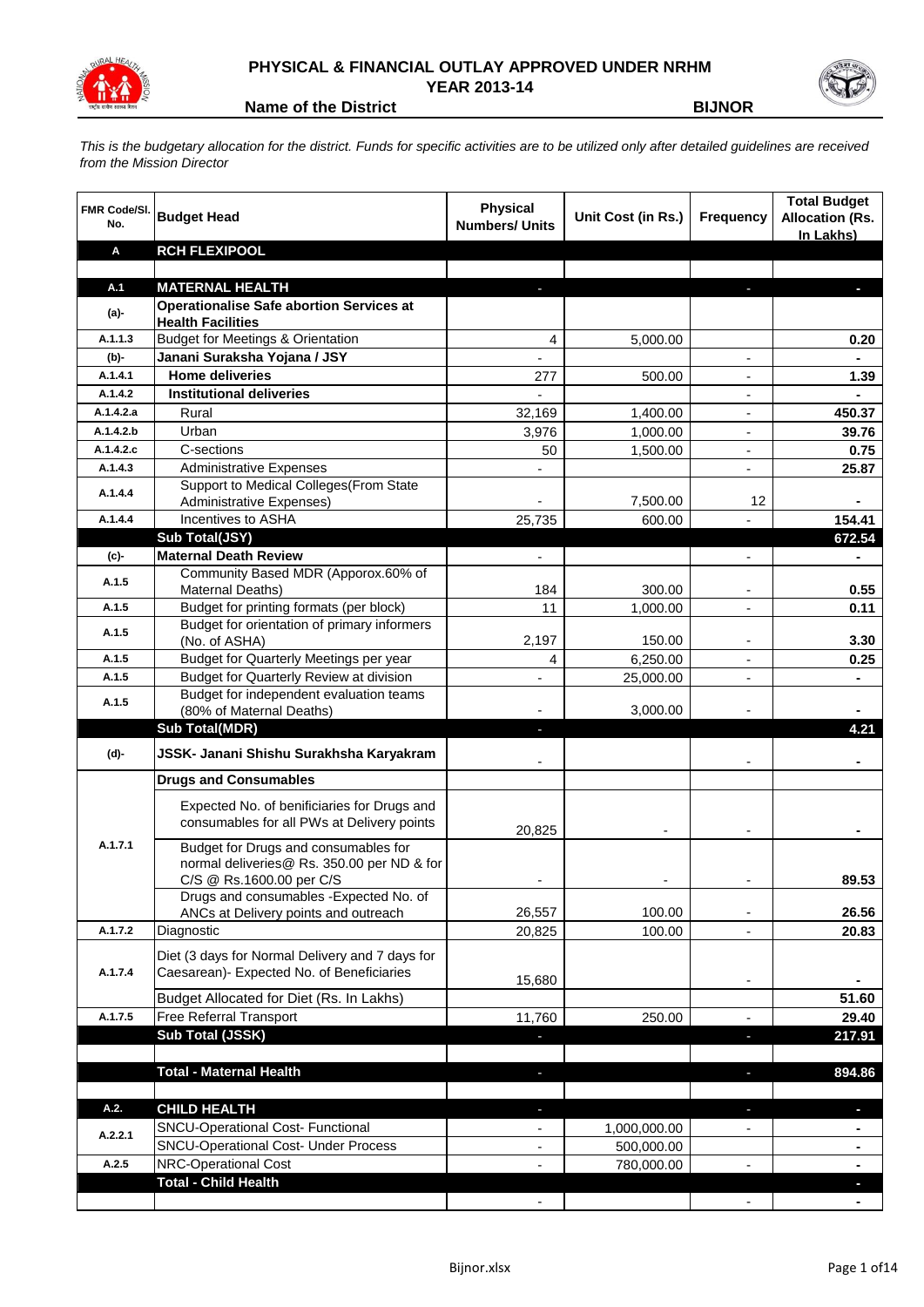| FMR Code/SI.<br>No. | <b>Budget Head</b>                                                                    | <b>Physical</b><br><b>Numbers/ Units</b> | Unit Cost (in Rs.)   | Frequency                     | <b>Total Budget</b><br><b>Allocation (Rs.</b><br>In Lakhs) |
|---------------------|---------------------------------------------------------------------------------------|------------------------------------------|----------------------|-------------------------------|------------------------------------------------------------|
| A.3                 | <b>FAMILY PLANNING</b>                                                                | ÷.                                       |                      | $\blacksquare$                | $\blacksquare$                                             |
| A.3.1               | <b>Terminal/Limiting Methods</b>                                                      |                                          |                      |                               |                                                            |
|                     | Orientation workshop, dissemination of                                                |                                          |                      |                               |                                                            |
| A.3.1.1             | manuals on FP standards & quality                                                     |                                          |                      |                               |                                                            |
|                     | assurance of sterilisation services, fixed day                                        |                                          |                      |                               | 0.25                                                       |
| A.3.1.2             | planning meeting<br>Female Sterilisation Camps Proposed                               | 1<br>187                                 | 25,000.00            | ۰<br>$\overline{\phantom{a}}$ | 3.74                                                       |
| A.3.1.3             | NSV Camps Proposed                                                                    | 4                                        | 2,000.00<br>3,500.00 | $\overline{\phantom{a}}$      | 0.14                                                       |
| A.3.1.4             | <b>Compensation for Female Sterilisation</b>                                          | 4,000                                    | 1,000.00             | $\blacksquare$                | 40.00                                                      |
|                     | Compensation for male sterilization/NSV                                               |                                          |                      |                               |                                                            |
| A.3.1.5             | Acceptance                                                                            | 50                                       | 1,500.00             | ٠                             | 0.75                                                       |
|                     | Orientation Workshop on accreditation of                                              |                                          |                      |                               |                                                            |
| A.3.1.6             | private providers to provide sterilization                                            |                                          |                      |                               |                                                            |
|                     | services                                                                              | 1                                        | 10,000.00            |                               | 0.10                                                       |
| A.3.2               | <b>Spacing Methods</b>                                                                |                                          |                      |                               |                                                            |
| A.3.2.2             | IUD services at health facilities (including                                          | 1                                        |                      |                               | 0.03                                                       |
|                     | fixed day services at Sub Centres-L1)<br>IUD services at health facilities (including |                                          | 3,000.00             |                               |                                                            |
| A.3.2.3             | fixed day services at Sub Centre-L1 ) No. of                                          |                                          |                      |                               |                                                            |
|                     | <b>IUCD</b> insertions                                                                | 50,000                                   | 20.00                |                               | 10.00                                                      |
|                     | POL for Family Planning/ Others (including                                            |                                          |                      |                               |                                                            |
|                     | additional mobility support to surgeon's                                              |                                          |                      |                               |                                                            |
| A.3.3               | team if req)-Budget given according to total                                          |                                          |                      |                               |                                                            |
|                     | nos. of Female Sterilization Camps.                                                   |                                          |                      |                               |                                                            |
| A.3.5.2             | <b>Performance rewards</b>                                                            | 187                                      | 1,000.00             |                               | 1.87                                                       |
|                     |                                                                                       |                                          |                      |                               |                                                            |
|                     | Division level: Rs. 11.25 Lakh @ Rs.                                                  |                                          |                      |                               |                                                            |
|                     | 62,500/- per division (Rs.20,000 for 1st, Rs.                                         |                                          |                      |                               |                                                            |
|                     | 15,000 for 2nd and Rs. 10,000 for 3rd<br>position for best performing tubectomy       |                                          |                      |                               |                                                            |
|                     | surgeon at each division, Rs. 15,000 for                                              |                                          |                      |                               |                                                            |
|                     | best performing NSV surgeon, and Rs.2000/-                                            |                                          |                      |                               |                                                            |
|                     | for best SN and Rs.500/- for best ANM).                                               |                                          | 62,500.00            |                               |                                                            |
| A.3.5.3             | World Population Day' celebration                                                     |                                          |                      | $\overline{\phantom{a}}$      |                                                            |
|                     | For District level activities                                                         | 1                                        | 100,000.00           | ٠                             | 1.00                                                       |
|                     | For Block level activities                                                            | 11                                       | 10,000.00            | L,                            | 1.10                                                       |
| A.3.5.4             | Other strategies/ activities                                                          | ٠                                        |                      | $\overline{\phantom{a}}$      | $\blacksquare$                                             |
|                     | Orientation of district nodal officers for                                            |                                          |                      |                               |                                                            |
| A.3.5.4.2           | change in FP Beema Policy-No. of                                                      |                                          |                      |                               |                                                            |
|                     | Workshops                                                                             | 1                                        | 10,000.00            |                               | 0.10                                                       |
|                     | <b>Total -Family Planning</b>                                                         | н                                        |                      | ٠                             | 59.08                                                      |
|                     |                                                                                       |                                          |                      | $\overline{\phantom{0}}$      |                                                            |
| A.4                 | <b>ADOLESCENT REPRODUCTIVE AND</b>                                                    |                                          |                      | ۰                             |                                                            |
| A.4.1.4             | <b>SEXUAL HEALTH / ARSH</b><br><b>Operating Expenses</b>                              | $\overline{\phantom{0}}$                 |                      | $\overline{\phantom{0}}$      |                                                            |
|                     | For Existing Clinics                                                                  | $\overline{\phantom{0}}$                 | 2,500.00             | 12                            |                                                            |
| A.4.2               | <b>School Health programme</b>                                                        | $\overline{\phantom{0}}$                 |                      | ÷,                            |                                                            |
|                     | Dissemination of Guidelines for School                                                |                                          |                      |                               |                                                            |
| A.4.2.1             | Health Programme (14 Nos. for each Block                                              |                                          |                      |                               |                                                            |
|                     | and 7 Nos. for District Level)                                                        | 161                                      | 75.00                | 1                             | 0.12                                                       |
| A.4.2.2             | Convergence Meeting at Block level (Twice                                             |                                          |                      |                               |                                                            |
|                     | in a year)                                                                            | 11                                       | 2,500.00             | 2                             | 0.55                                                       |
| A.4.2.3             | Mobility Support (For Block Level)                                                    | 11                                       | 25,000.00            | 6                             | 16.50                                                      |
| A.4.3               | <b>Other strategies/activities</b>                                                    | $\overline{\phantom{0}}$                 |                      | $\overline{\phantom{0}}$      | $\blacksquare$                                             |
| A.4.3.2             | <b>Menstrual Hygiene</b><br>No.of Blocks                                              | ÷,<br>11                                 |                      | ÷,                            | $\blacksquare$                                             |
|                     |                                                                                       |                                          |                      |                               |                                                            |
|                     | No.of ASHAs<br>One Planning & Sensitization meeting at                                | 3,070                                    |                      |                               |                                                            |
|                     | Dist.level @Rs.5000/-meeting                                                          | 1                                        | 5,000.00             |                               | 0.05                                                       |
|                     | One Review & Refresher meeting at                                                     |                                          |                      |                               |                                                            |
|                     | Dist.level @Rs.5000/-meeting                                                          | 1                                        | 5,000.00             | $\overline{\phantom{a}}$      | 0.05                                                       |
|                     | Reporting Register for District & Blocks                                              |                                          |                      |                               |                                                            |
|                     | @Rs.30/-register                                                                      | 12                                       | 30.00                |                               | 0.004                                                      |
|                     | Reporting Register for ASHA @Rs.30/-regist                                            | 3,070                                    | 30.00                | $\overline{\phantom{a}}$      | 0.92                                                       |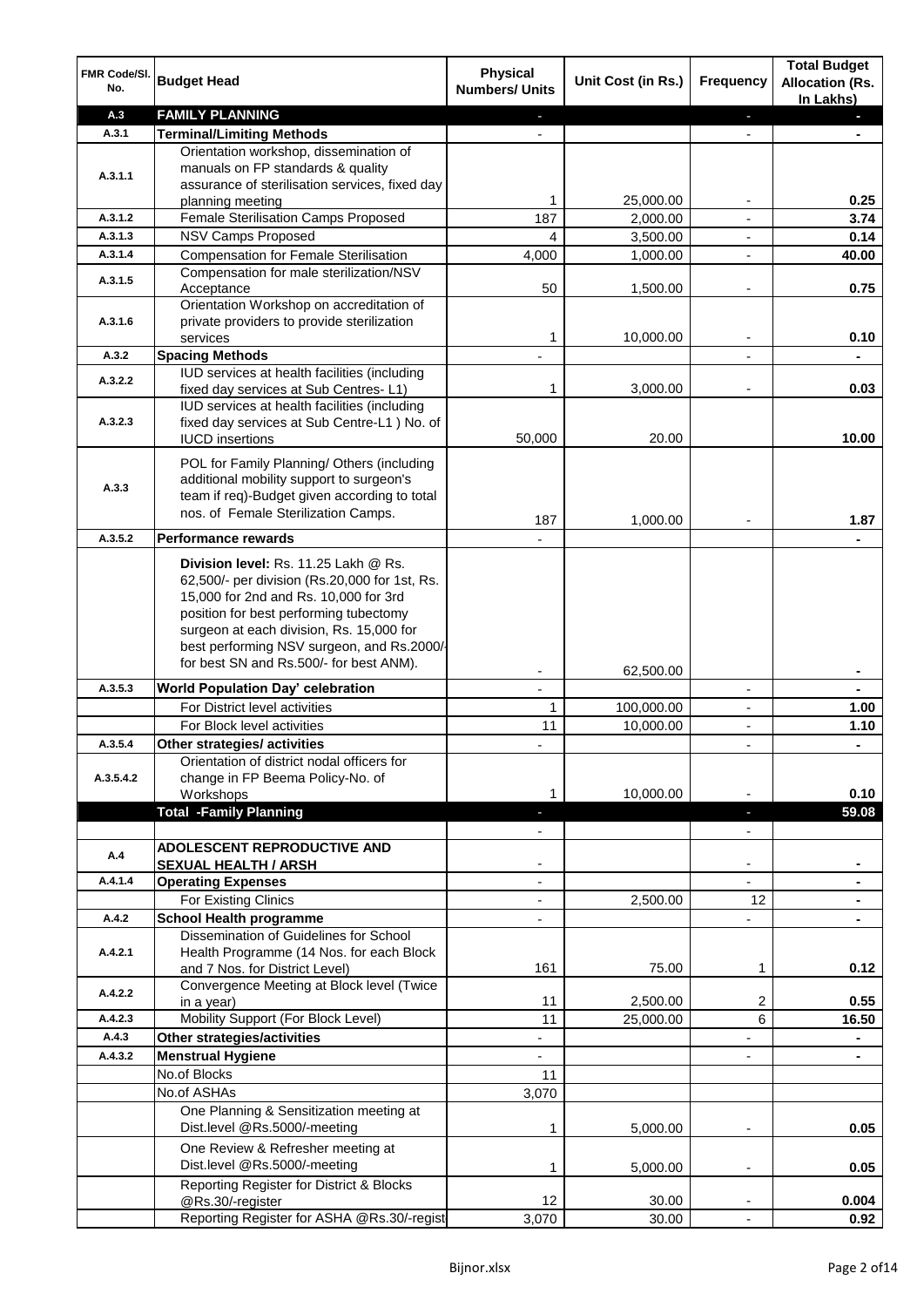| FMR Code/SI.<br>No. | <b>Budget Head</b>                                                                                                                  | <b>Physical</b><br><b>Numbers/ Units</b> | Unit Cost (in Rs.) | <b>Frequency</b>                           | <b>Total Budget</b><br><b>Allocation (Rs.</b><br>In Lakhs) |
|---------------------|-------------------------------------------------------------------------------------------------------------------------------------|------------------------------------------|--------------------|--------------------------------------------|------------------------------------------------------------|
|                     | Storage Almirahs for District & Blocks<br>@Rs.5000/- Almirahs                                                                       | 12                                       | 5,000.00           |                                            | 0.60                                                       |
|                     | 2 Flex banner with hanging rod per<br>block/Dist.@Rs.500/-banner                                                                    | 24                                       | 500.00             |                                            | 0.12                                                       |
|                     | <b>Sub-total ARSH</b>                                                                                                               |                                          |                    | ٠                                          | 18.92                                                      |
|                     |                                                                                                                                     |                                          |                    |                                            | ٠                                                          |
| A.5                 | <b>URBAN RCH (focus on Urban slums)</b>                                                                                             | ٠                                        |                    | ٠                                          | $\blacksquare$                                             |
| A.5.2               | Human Resource for Urban Health                                                                                                     | $\blacksquare$                           |                    | $\overline{\phantom{0}}$                   | $\blacksquare$                                             |
| A.5.2.1             | Doctors/Mos                                                                                                                         | 1                                        | 36,000.00          | 6                                          | 2.16                                                       |
| A.5.2.4             | <b>ANM</b>                                                                                                                          | 1                                        | 9,900.00           | 6                                          | 0.59                                                       |
| A.5.2.5             | <b>Staff Nurse</b>                                                                                                                  | 1                                        | 16,500.00          | 6                                          | 0.99                                                       |
| A.5.2.12            | Sweeper cum Choukidar                                                                                                               | 1                                        | 4,950.00           | 6                                          | 0.30                                                       |
| A.5.3               | Operating expenses for UHP and UHC                                                                                                  | $\overline{a}$                           |                    |                                            | $\blacksquare$                                             |
|                     | Rent @7000/Month/Centre                                                                                                             | 1                                        | 7,000.00           | 6                                          | 0.42                                                       |
|                     | Telephone Bills @ 1000/Month/Centre                                                                                                 | 1                                        | 1,000.00           | 6                                          | 0.06                                                       |
|                     | Electricity Bills @ 1500/Month/Centre                                                                                               | 1                                        | 1,500.00           | 6                                          | 0.09                                                       |
|                     | Contingency @ 500/Month/Centre                                                                                                      | $\mathbf{1}$                             | 500.00             | 6                                          | 0.03                                                       |
|                     | <b>Total- Urban Health</b>                                                                                                          | ٠                                        |                    | ٠                                          | 4.64                                                       |
| A.7                 | <b>PNDT Activities</b>                                                                                                              |                                          |                    |                                            |                                                            |
| A.7.1               | <b>Support to PC-PNDT Cells</b>                                                                                                     | ٠<br>$\overline{\phantom{a}}$            |                    | $\blacksquare$<br>$\overline{\phantom{a}}$ | ٠                                                          |
|                     | <b>Divisional Level</b>                                                                                                             | $\overline{\phantom{a}}$                 |                    |                                            | $\blacksquare$<br>$\blacksquare$                           |
|                     | Remuneration of Data Assistant (At Each                                                                                             |                                          |                    |                                            |                                                            |
|                     | Division PC-PNDT Cell)                                                                                                              |                                          | 17,000.00          | 12                                         |                                                            |
|                     | Contingency for the operation of cell @<br>Rs.20000/-                                                                               | ۰                                        | 20,000.00          | $\mathbf 1$                                | $\blacksquare$                                             |
|                     | One time office setup cost @ Rs.100000/-                                                                                            | $\blacksquare$                           | 100,000.00         | 1                                          | ٠                                                          |
|                     | <b>District Level</b>                                                                                                               | $\overline{\phantom{a}}$                 |                    |                                            | $\blacksquare$                                             |
|                     | Remuneration of Data Entry Operator (At<br>Each District PC-PNDT Cell)                                                              | 1                                        | 10,000.00          | 12                                         | 1.20                                                       |
|                     | Contingency for the operation of cell @<br>Rs.20000/-                                                                               | 1                                        | 20,000.00          | 1                                          | 0.20                                                       |
|                     | One time office setup cost @ Rs. 50000/-                                                                                            | $\mathbf{1}$                             | 50,000.00          | $\mathbf{1}$                               | 0.50                                                       |
| A.7.2               | <b>Other PNDT activities</b>                                                                                                        | $\overline{\phantom{a}}$                 |                    | $\overline{\phantom{a}}$                   | $\blacksquare$                                             |
| A.7.2.3             | Visit of division level inspection committees<br>(TA/DA of Additional Director will be<br>incurred from this amount) @ Rs.30000 for | ۰                                        | 3,000.00           | 10                                         | ۰                                                          |
| A.7.2.8             | 10 visit in a year<br>Orientation of members of the district<br>advisory committees at Division Levels (No.                         |                                          |                    |                                            |                                                            |
|                     | of Workshops)<br>District Level Sensitization (No. of                                                                               |                                          | 25,000.00          | 1                                          |                                                            |
| A.7.2.10            | Workshops)                                                                                                                          | 1                                        | 10,000.00          | 1                                          | 0.10                                                       |
|                     | <b>Total-PC-PNDT</b>                                                                                                                |                                          |                    | Ξ                                          | 2.00                                                       |
|                     |                                                                                                                                     |                                          |                    |                                            |                                                            |
| A.8                 | <b>Human Resources</b>                                                                                                              | ٠                                        |                    | $\blacksquare$                             | Ξ                                                          |
| A.8.1               | <b>Contractual Staff &amp; Services</b>                                                                                             | $\overline{\phantom{a}}$                 |                    |                                            |                                                            |
| A.8.1.1.1.f         | Honoraria for ANMs at Sub Centres                                                                                                   | 89                                       | 10,000.00          | 6                                          | 53.40                                                      |
| A.8.1.1.2.f         | Honoraria for Staff Nurses - SNCU                                                                                                   | $\overline{\phantom{0}}$                 | 16,500.00          | 6                                          | $\blacksquare$                                             |
| A.8.1.1.2.f         | Honoraria for Staff Nurses -NRC                                                                                                     | $\overline{\phantom{0}}$                 | 16,500.00          | 6                                          | ۰                                                          |
| A.8.1.2.1           | Honoraria for Laboratory Technicians                                                                                                | 19                                       | 11,880.00          | 6                                          | 13.54                                                      |
| A.8.1.3.5.d         | Honoraria for Paediatricians- Child Health                                                                                          | $\overline{\phantom{0}}$                 | 48,000.00          | 6                                          |                                                            |
| A.8.1.3.7           | Honoraria for Dental Doctors                                                                                                        | 1                                        | 35,000.00          | 6                                          | 2.10                                                       |
| A.8.1.5.8           | Honoraria for M.O.(Training Coordinators for<br>training NRCs/SNCUs)                                                                |                                          | 36,000.00          | 6                                          |                                                            |
| A.8.1.7.2           | Honoraria for X-Ray Technicians                                                                                                     | 9                                        | 11,800.00          | $6\phantom{1}$                             | 6.37                                                       |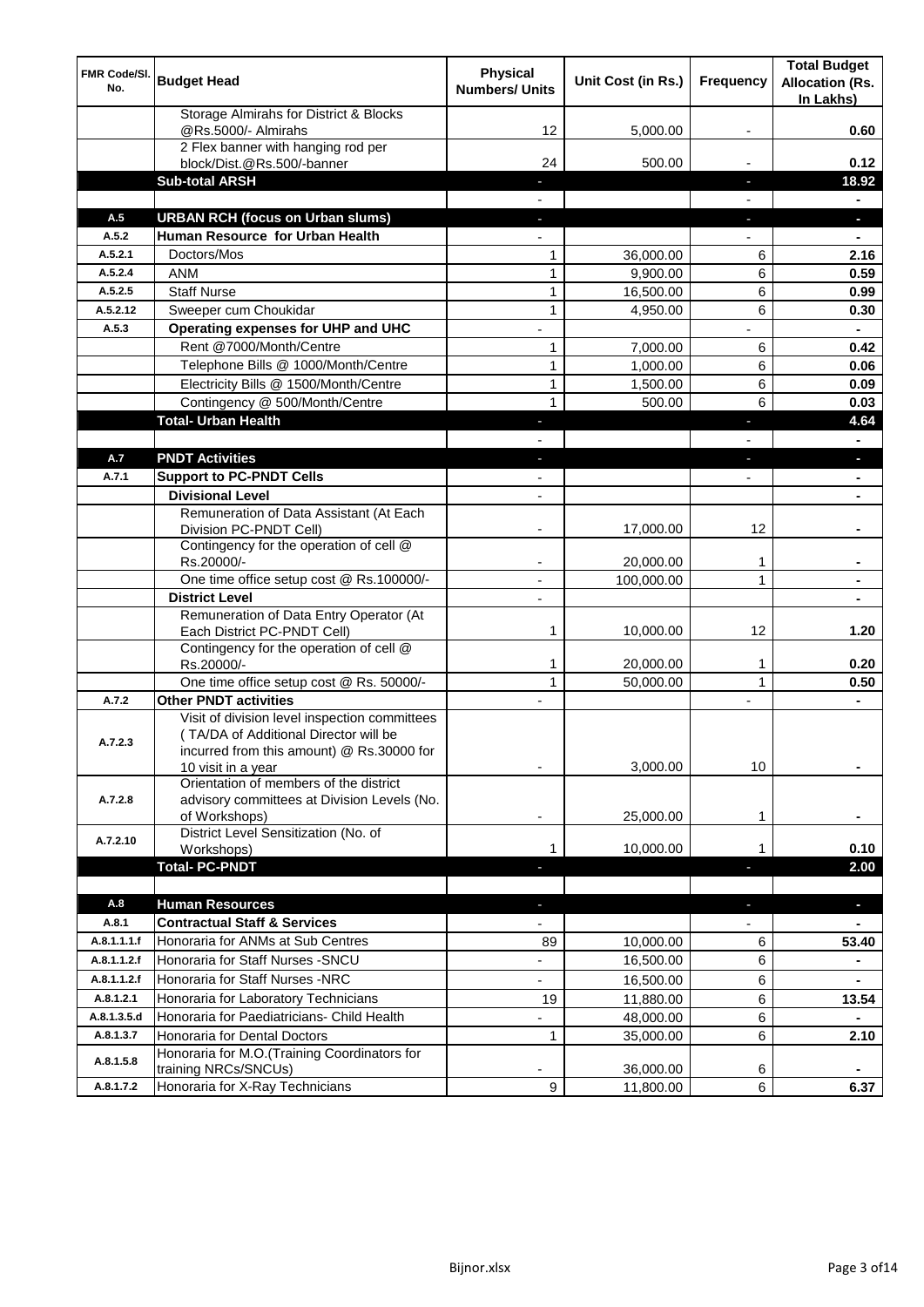| FMR Code/SI.<br>No. | <b>Budget Head</b>                                                           | <b>Physical</b><br><b>Numbers/ Units</b> | Unit Cost (in Rs.) | <b>Frequency</b>         | <b>Total Budget</b><br><b>Allocation (Rs.</b><br>In Lakhs) |
|---------------------|------------------------------------------------------------------------------|------------------------------------------|--------------------|--------------------------|------------------------------------------------------------|
| A.8.1.7.4           | <b>School Health Teams (Exclusively for SH)</b>                              |                                          |                    |                          |                                                            |
| A.8.1.7.4.a         | <b>Honoraria for Medical Officers</b>                                        |                                          |                    |                          |                                                            |
|                     | No. of MBBS Doctors-Existing                                                 | 5                                        | 36,000.00          | 6                        | 10.80                                                      |
|                     | No. of MBBS Doctors-New                                                      | 6                                        | 36,000.00          | $\overline{c}$           | 4.32                                                       |
|                     | No. of BDS Doctors-Existing                                                  | 6                                        | 35,000.00          | 6                        | 12.60                                                      |
|                     | No. of AYUSH Doctors-Existing                                                | 11                                       | 24,000.00          | 6                        | 15.84                                                      |
|                     | No. of AYUSH Doctors-New                                                     | 11                                       | 24,000.00          | 2                        | 5.28                                                       |
| A.8.1.7.4.b         | Honoraria for Physiotherapists                                               | 2                                        | 11,880.00          | 6                        | 1.43                                                       |
| A.8.1.7.4.c         | <b>Honoraria for Dental Hygienists</b>                                       | 5                                        | 11,880.00          | 6                        | 3.56                                                       |
| A.8.1.7.4.d         | Honoraria for Ophthalmic Assistants                                          | 15                                       | 11,880.00          | 6                        | 10.69                                                      |
| A.8.1.7.4.e         | Honoraria for Staff Nurses/GNMs-Existing                                     | 22                                       | 16,500.00          | 6                        | 21.78                                                      |
|                     | Honoraria for Staff Nurses/GNMs-New                                          | $\overline{\phantom{0}}$                 | 16,500.00          | $\overline{2}$           | ۰                                                          |
| A.8.1.7.4.g         | Honoraria for ANMs-Existing                                                  | $\overline{\phantom{0}}$                 | 10,000.00          | 6                        | ٠                                                          |
|                     | Honoraria for ANMs-New                                                       | $\overline{\phantom{a}}$                 | 10,000.00          | $\overline{2}$           | $\blacksquare$                                             |
| A.8.1.7.5.1         | Honoraria for FP Counsellors(@ Rs.9300/-<br>(Rs.9000/-Honoraria and 300/-for |                                          |                    |                          |                                                            |
|                     | communication support)                                                       | 1                                        | 9,300.00           | 6                        | 0.56                                                       |
| A.8.1.7.5.2         | <b>Honoraria for ARSH Counsellors</b>                                        |                                          | 12,000.00          | 6                        |                                                            |
| A.8.1.7.5.4         | <b>Honoraria for Nutritionist-NRC</b>                                        |                                          | 15,000.00          | 6                        |                                                            |
|                     | Honoraria for Staff under Routine                                            |                                          |                    |                          |                                                            |
|                     | <b>Immunization</b>                                                          |                                          |                    |                          |                                                            |
|                     | Refrigerator Mechanics-District Level                                        | ÷,                                       | 16,500.00          | 6                        |                                                            |
|                     | <b>Cold Chain Handlers-District Level</b>                                    | 1                                        | 9,900.00           | 6                        | 0.59                                                       |
| A.8.1.7.7           | Vaccine Store Keepers-Division Level                                         |                                          | 22,000.00          | $\,6$                    |                                                            |
|                     | Refrigerator Mechanics-Division Level                                        |                                          | 16,500.00          | $\,6$                    | ۰                                                          |
|                     | Vaccine Van Drivers-Division Level                                           |                                          | 16,500.00          | $\,6$                    | ۰                                                          |
|                     | Cold Chain Handlers-Division Level                                           |                                          | 9,900.00           | 6                        | ÷                                                          |
| A.8.1.9             | <b>Honoraria for Data Entry Operators</b>                                    | 2                                        | 8,800.00           | 6                        | 1.06                                                       |
| A.8.1.11.f          | <b>Honoraria for Caretakers-NRC</b>                                          |                                          | 4,000.00           | 6                        |                                                            |
| A.8.1.11.f          | <b>Honoraria for Cooks-NRC</b>                                               |                                          | 5,000.00           | 6                        |                                                            |
|                     | <b>TOTAL - HUMAN RESOURCE</b>                                                |                                          |                    |                          | 163.92                                                     |
|                     |                                                                              |                                          |                    |                          |                                                            |
| A.9                 | <b>TRAINING</b>                                                              |                                          |                    |                          |                                                            |
|                     |                                                                              |                                          |                    |                          |                                                            |
| A.9.3               | <b>Maternal Health Training</b>                                              |                                          |                    |                          |                                                            |
| A.Y.3.1             | <b>Skilled Attendance at Birth / SBA</b>                                     |                                          |                    |                          |                                                            |
| A.9.3.1.1           | Setting up of SBA Training Centres                                           | $\mathbf{1}$                             | 25,000.00          |                          | 0.25                                                       |
| A.9.3.1.4           | <b>Training of Staff Nurses in SBA</b>                                       |                                          |                    |                          |                                                            |
|                     | Total Batches to be conducted (4 Per<br>Batch) @ Rs.103300/ Batch            | 10                                       | 103,300.00         | ÷                        | 10.33                                                      |
| A.9.3.4             | <b>Safe Abortion Services Training</b>                                       |                                          |                    | $\overline{\phantom{0}}$ |                                                            |
|                     | <b>Training of Medical Officers in safe</b>                                  |                                          |                    |                          |                                                            |
|                     | abortion                                                                     | -                                        |                    | -                        | ۰                                                          |
| A.9.3.4.2           | Total Batches to be conducted @ Rs.52000                                     |                                          |                    |                          |                                                            |
|                     | /batch                                                                       |                                          | 52,000.00          |                          |                                                            |
| A.9.3.5             | RTI / STI Training                                                           |                                          |                    | $\overline{\phantom{0}}$ |                                                            |
|                     | Training of Medical Officers in RTI/STI                                      |                                          |                    |                          |                                                            |
| A.9.3.5.3           | Total Batches to be conducted @ Rs.72600                                     |                                          |                    |                          |                                                            |
|                     | /batch                                                                       | 2                                        | 72,600.00          |                          | 1.45                                                       |
|                     | Sub Total - Maternal Health Training                                         |                                          |                    |                          | 12.03                                                      |
| A.9.5               |                                                                              |                                          |                    |                          |                                                            |
|                     | <b>Child Health Training</b>                                                 |                                          |                    |                          |                                                            |
| A.9.5.2.2           | <b>F-IMNCI Training for Medical Officers</b><br><b>Total Training Load</b>   |                                          |                    |                          | $\blacksquare$                                             |
|                     | <b>Batch Size/Participants</b>                                               | 16                                       |                    |                          |                                                            |
|                     | No. of Batches                                                               |                                          | 212,900.00         |                          |                                                            |
|                     | Total Batches to be observed(25% of                                          |                                          |                    |                          |                                                            |
|                     | organized batches)                                                           |                                          | 7,500.00           |                          |                                                            |
| A.9.5.2.3           | <b>F-IMNCI Training for Staff Nurses</b>                                     | ٠                                        |                    | $\overline{\phantom{0}}$ |                                                            |
|                     | <b>Total Training Load</b>                                                   | ٠                                        |                    |                          |                                                            |
|                     | <b>Batch Size/Participants</b>                                               |                                          |                    |                          |                                                            |
|                     | No. of Batches                                                               | $\blacksquare$                           | 206,900.00         | $\blacksquare$           |                                                            |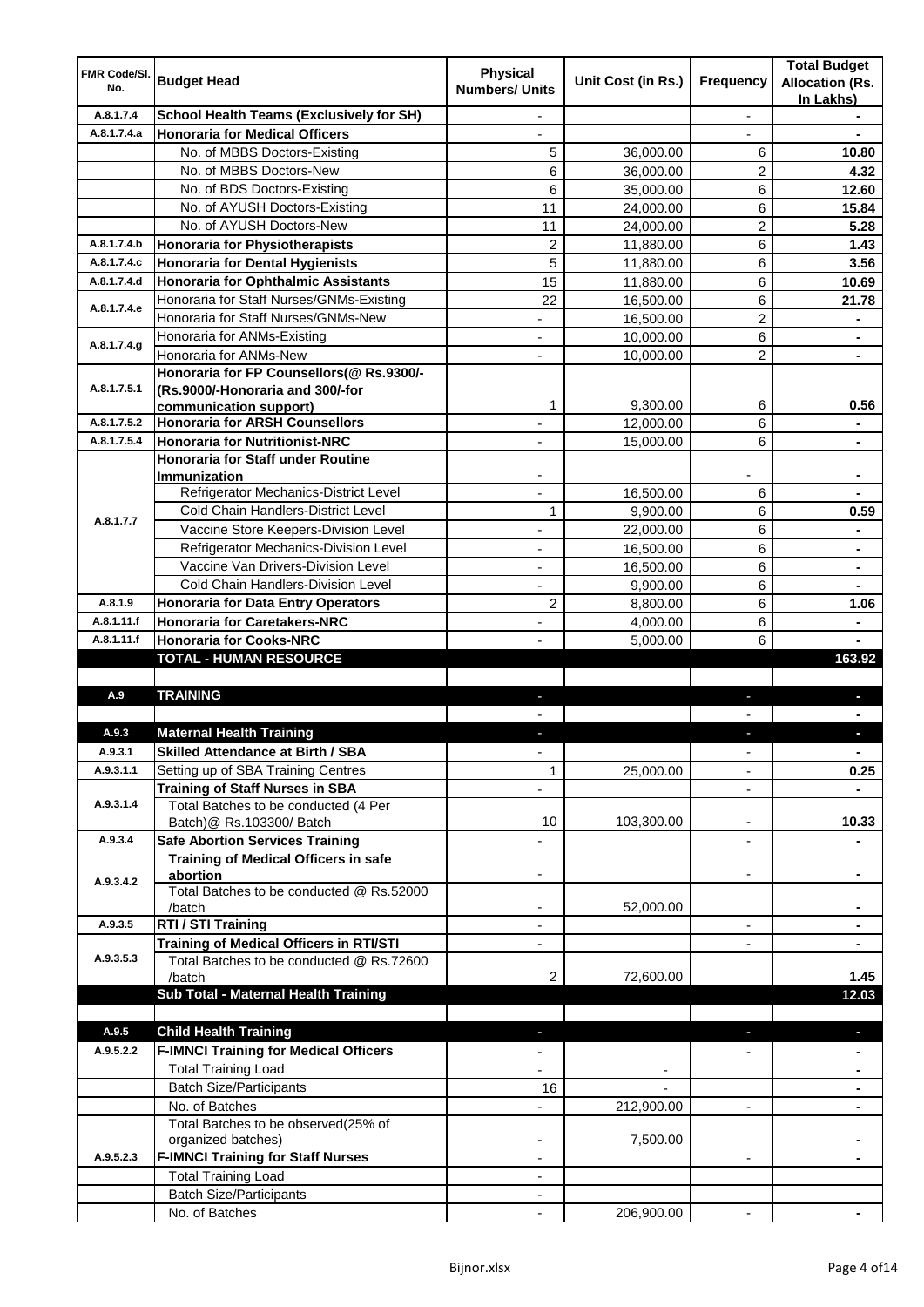| FMR Code/SI.<br>No.    | <b>Budget Head</b>                                                                                       | <b>Physical</b><br><b>Numbers/ Units</b> | Unit Cost (in Rs.)    | <b>Frequency</b>         | <b>Total Budget</b><br><b>Allocation (Rs.</b><br>In Lakhs) |
|------------------------|----------------------------------------------------------------------------------------------------------|------------------------------------------|-----------------------|--------------------------|------------------------------------------------------------|
|                        | Total Batches to be observed(25% of<br>organized batches)                                                |                                          | 7,500.00              |                          |                                                            |
| A.9.5.5.2.a            | <b>IMNCI Plus(CCSP)-10 Days TOT for</b><br><b>Physicians</b>                                             |                                          |                       |                          |                                                            |
|                        | <b>Total Training Load</b>                                                                               |                                          |                       |                          |                                                            |
|                        | <b>Batch Size/Participants</b>                                                                           | 24                                       |                       |                          |                                                            |
|                        | No. of Batches                                                                                           |                                          | 576,300.00            |                          |                                                            |
|                        | Total Batches to be observed(25% of                                                                      |                                          |                       |                          |                                                            |
|                        | organized batches)                                                                                       |                                          | 11,000.00             |                          |                                                            |
|                        | Sub Total- Child Health Training                                                                         |                                          |                       |                          |                                                            |
| A.9.7                  | Adolescent Reproductive and Sexual Health/<br><b>ARSH Training</b><br><b>ARSH training for ANMs/LHVs</b> |                                          |                       |                          |                                                            |
| A.9.7.4                | Total Batches to be conducted@ Rs.71000/<br><b>Batch</b>                                                 | 3                                        | 71,000.00             |                          | 2.13                                                       |
|                        | <b>Sub Total- ARSH Training</b>                                                                          |                                          |                       |                          | 2.13                                                       |
|                        |                                                                                                          |                                          |                       |                          |                                                            |
| A.9.8.4.2              | <b>Clinical Establishment Act</b>                                                                        | 1                                        | 798,000.00            |                          | 7.98                                                       |
|                        |                                                                                                          |                                          |                       |                          |                                                            |
|                        | <b>TOTAL - Training</b>                                                                                  | ٠                                        |                       | ٠                        | 22.14                                                      |
|                        |                                                                                                          |                                          |                       |                          |                                                            |
| A.10                   | PROGRAMME MANAGEMENT                                                                                     | L.                                       |                       | $\overline{\phantom{a}}$ | п                                                          |
| A.10.2                 | <b>District Programme Management Support</b><br>Unit                                                     |                                          |                       |                          |                                                            |
|                        | <b>Contractual Staffs for DPMSU</b>                                                                      |                                          |                       |                          |                                                            |
| A.10.2.1               | Honoraria for District Programme Manager                                                                 | 1                                        | 32,700.00             | 6                        | 1.96                                                       |
| A.10.2.2               | Honoraria for District Accounts Manager                                                                  | 1                                        | 26,650.00             | 6                        | 1.60                                                       |
| A.10.2.3               | Honoraria for District Data Manager(District                                                             |                                          |                       |                          |                                                            |
|                        | Data cum Account Assistant)<br>Honoraria for Office Assistant                                            | 1                                        | 18,150.00             | 6                        | 1.09                                                       |
| A.10.2.7<br>A.10.2.8.1 | Operational Expenses for DPMU unit                                                                       | 1<br>1                                   | 7,000.00<br>75,000.00 | 6<br>6                   | 0.42                                                       |
|                        | Honoraria for District Community Process                                                                 |                                          |                       |                          | 4.50                                                       |
| A.10.2.8.2             | Manager<br><b>Sub Total - DPMU</b>                                                                       |                                          | 26,650.00             | 6                        | 1.60<br>11.17                                              |
|                        |                                                                                                          |                                          |                       |                          |                                                            |
| A.10.3                 | <b>Block Programme Management Unit (BPMU)</b>                                                            |                                          |                       |                          |                                                            |
| A.10.3.1               | Honoraria for Block Programme Managers                                                                   | 11                                       | 20,000.00             | 6                        | 13.20                                                      |
| A.10.3.2               | Honoraria for Block Accounts Managers                                                                    | 11                                       | 10,000.00             | 6                        | 6.60                                                       |
|                        | <b>Sub Total - DPMU</b>                                                                                  | E.                                       |                       | ÷,                       | 19.80                                                      |
| A.10.6                 | <b>Concurrent Audit System</b>                                                                           |                                          |                       |                          | ٠                                                          |
|                        | Budget For Block Units(Rs.1500 per<br>Block/Quarter)                                                     | 11                                       | 1,500.00              | 4                        | 0.66                                                       |
|                        | Budget For District (District HO Rs.<br>4500/Month)                                                      | 1                                        | 4,500.00              | 12                       | 0.54                                                       |
|                        | <b>Sub Total - Concurrent Audit</b>                                                                      |                                          |                       |                          | 1.20                                                       |
|                        |                                                                                                          |                                          |                       |                          |                                                            |
| A.10.7                 | <b>Mobility Support, Field Visits</b>                                                                    |                                          |                       |                          | ٠                                                          |
| A.10.7.2               | Mobility Support-DPMU/District (2 Vehicles<br>per District per month)                                    | 2                                        | 25,000.00             | 12                       | 6.00                                                       |
| A.10.7.3               | Mobility Support-BPMU/Block (1 Vehicle per<br>District per Month)                                        | 11                                       | 25,000.00             | 12                       | 33.00                                                      |
| A.10.7.4.1             | Mobility Support for Div.PMU Division & AD<br>Offices( 1 vehicle per Division)                           |                                          | 25,000.00             | 12                       |                                                            |
|                        | Sub Total - Mobility Support, Field Visits                                                               |                                          |                       |                          | 39.00                                                      |
|                        |                                                                                                          |                                          |                       |                          |                                                            |
|                        | <b>TOTAL - Programme Management</b>                                                                      |                                          |                       | $\overline{\phantom{a}}$ | 71.17                                                      |
|                        |                                                                                                          |                                          |                       |                          |                                                            |
|                        | <b>GRAND TOTAL- RCH FLEXIPOOL</b>                                                                        |                                          |                       | F                        | 1,236.73                                                   |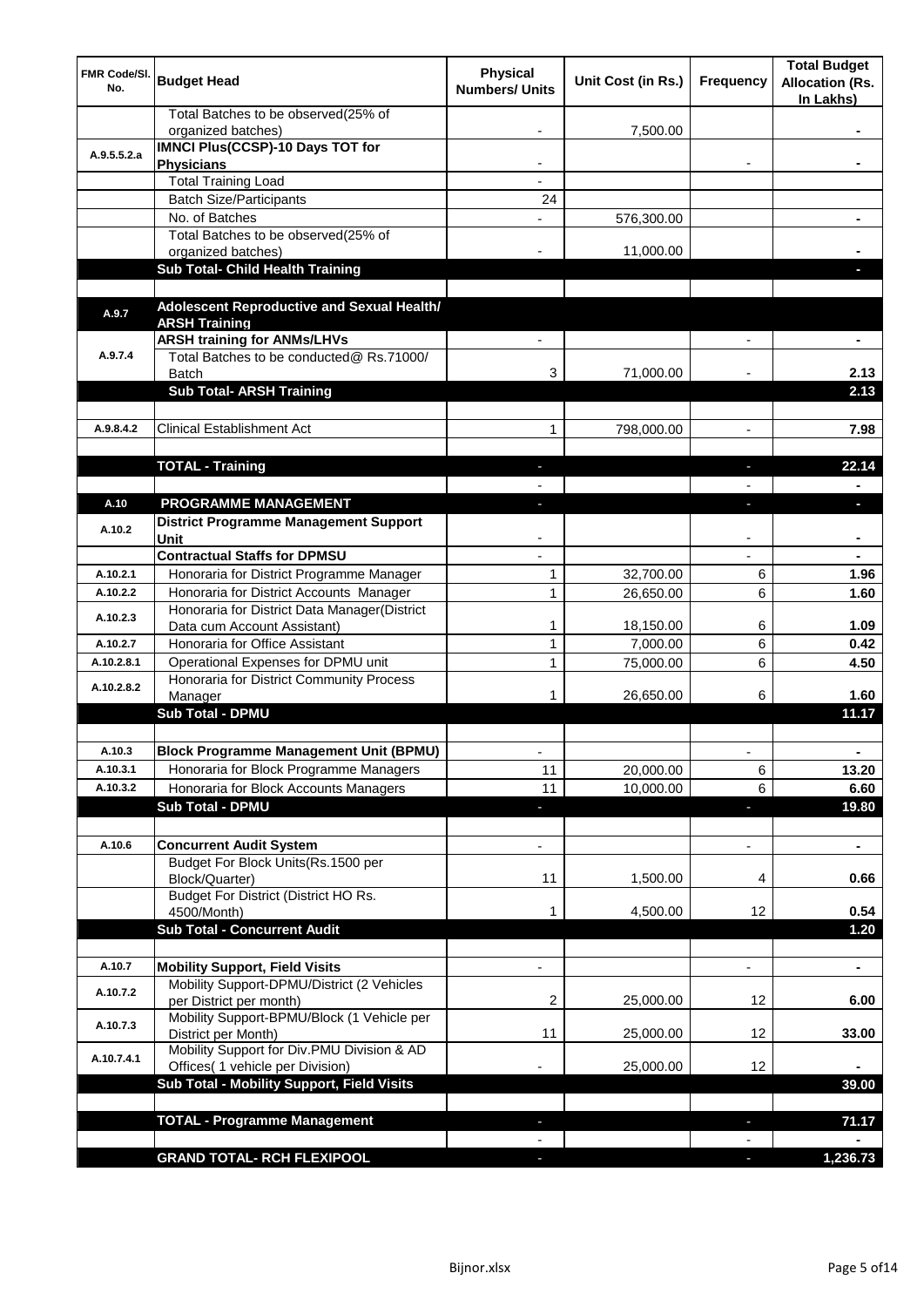| <b>FMR Code/SI.</b><br>No. | <b>Budget Head</b>                                                                                                                                                         | <b>Physical</b><br><b>Numbers/ Units</b> | Unit Cost (in Rs.) | <b>Frequency</b> | <b>Total Budget</b><br><b>Allocation (Rs.</b><br>In Lakhs) |
|----------------------------|----------------------------------------------------------------------------------------------------------------------------------------------------------------------------|------------------------------------------|--------------------|------------------|------------------------------------------------------------|
|                            |                                                                                                                                                                            |                                          |                    | $\blacksquare$   |                                                            |
| в                          | <b>MISSION FLEXIPOOL</b>                                                                                                                                                   | ٠                                        |                    |                  |                                                            |
| <b>B1</b>                  | <b>ASHA</b>                                                                                                                                                                |                                          |                    |                  |                                                            |
| B1.1.1.4.2                 | ASHA State Trainers - TOT (Module VI&VII)-<br>National Level-Cost of TA/DA                                                                                                 |                                          | 15,000.00          |                  |                                                            |
| B1.1.3.3                   | <b>Incentive for FP</b>                                                                                                                                                    |                                          |                    |                  |                                                            |
| B <sub>1.1</sub> .3.3.1    | Incentive for ASHA @ Rs. 1000 if a couple<br>adopts permanent methods after 02<br>children(Assumed that 15.56 % clients<br>adopts permanent methods after 02<br>children). | 630                                      | 1,000.00           |                  | 6.30                                                       |
| B1.1.3.5                   | <b>Other incentive</b>                                                                                                                                                     |                                          |                    |                  |                                                            |
| B1.1.3.5.1                 | On taking Complicated On pregnancy cases<br>or New born cases to the health facility<br>@Rs.150/- case (up to 3 cases/year)                                                | 3,070                                    | 150.00             | 3                | 13.82                                                      |
| B1.1.3.5.3                 | Birth & Death Registration (For 30 birth & 9<br>deaths/ASHA) - Amount Approved 90% Only                                                                                    | 3,070                                    | 180.00             |                  | 4.97                                                       |
| B1.1.3.5.5                 | TA/DA for attending Monthly Meetings<br>@Rs.100/Meeting - Amount Approved 90%<br>Only                                                                                      | 3,070                                    | 100.00             | 12               | 33.16                                                      |
| B1.1.3.5.6                 | Maternal Death Audit Information<br>(@Rs.200/Case)-Amount Approved 50%<br>Only                                                                                             | 306                                      | 200.00             |                  | 0.31                                                       |
| B1.1.3.5.12                | Incentives to ASHA Sangini(@Rs.150 for<br>one field visit and 20 visits per month)                                                                                         |                                          | 3,000.00           | 10               |                                                            |
| B1.1.3.6                   | <b>Other Activities</b>                                                                                                                                                    |                                          |                    |                  |                                                            |
| B1.1.3.6.1                 | ASHA Divas/Annual ASHA Samellan-<br>(Amount Approved 70% Only)                                                                                                             | 3,070                                    | 250.00             |                  | 5.37                                                       |
|                            | <b>ASHA Payment Voucher</b>                                                                                                                                                | 3,070                                    | 25.00              |                  | 0.77                                                       |
| B1.1.3.6.3                 | <b>ASHA Master Payment Register</b>                                                                                                                                        | 11                                       | 150.00             |                  | 0.02                                                       |
|                            | <b>ASHA Sangini Format</b>                                                                                                                                                 | 112                                      | 50.00              |                  | 0.06                                                       |
| B1.1.4                     | Awards to ASHA's/Link workers                                                                                                                                              | 11                                       | 5,000.00           |                  | 0.55                                                       |
| B1.1.5                     | <b>ASHA Resource Centre/ASHA Mentoring</b><br>Group                                                                                                                        |                                          |                    |                  | ä,                                                         |
| B1.1.5.4                   | Mobility Costs ASHA Mentoring Group for<br>district*4 meetings@Rs.2500/meeting                                                                                             | 4                                        | 2,500.00           |                  | 0.10                                                       |
|                            | Sub Total - ASHA                                                                                                                                                           |                                          |                    |                  | 65.41                                                      |
|                            |                                                                                                                                                                            |                                          |                    |                  |                                                            |
| <b>B2</b>                  | <b>Untied Funds</b>                                                                                                                                                        | ٠                                        |                    | J,               | J,                                                         |
| <b>B2.1</b>                | No. of CHCs/SDH and Amount Approved 71%<br>Only                                                                                                                            | 18                                       | 50,000.00          | 1                | 6.39                                                       |
| <b>B2.2</b>                | No. of PHCs and Amount Approved 93% Only                                                                                                                                   | 44                                       | 25,000.00          | 1                | 10.23                                                      |
| <b>B2.3</b>                | No. of Sub Centres and Amount Approved<br>46% Only                                                                                                                         | 343                                      | 10,000.00          | 1                | 15.78                                                      |
| <b>B2.4</b>                | No. of VHNSCs and Amount Approved 36%<br>Only                                                                                                                              | 959                                      | 10,000.00          | 1                | 34.52                                                      |
|                            | <b>Sub Total - Untied Funds</b>                                                                                                                                            | $\blacksquare$                           |                    | $\blacksquare$   | 66.92                                                      |
| <b>B.3</b>                 | <b>Annual Maintenance Grants</b>                                                                                                                                           | ٠                                        |                    | ٠                | $\blacksquare$                                             |
| <b>B3.1</b>                | No. of CHCs and Amount Approved 70% Only                                                                                                                                   | 18                                       | 100,000.00         | 1                | 12.60                                                      |
| <b>B3.2</b>                | No. of PHCs and Amount Approved 69% Only                                                                                                                                   | 40                                       | 50,000.00          | 1                | 13.80                                                      |
| <b>B3.3</b>                | No. of Sub Centres and Amount Approved<br>49% Only                                                                                                                         | 228                                      | 10,000.00          | 1                | 11.17                                                      |
|                            | <b>Sub Total - AMG</b>                                                                                                                                                     |                                          |                    |                  | 37.57                                                      |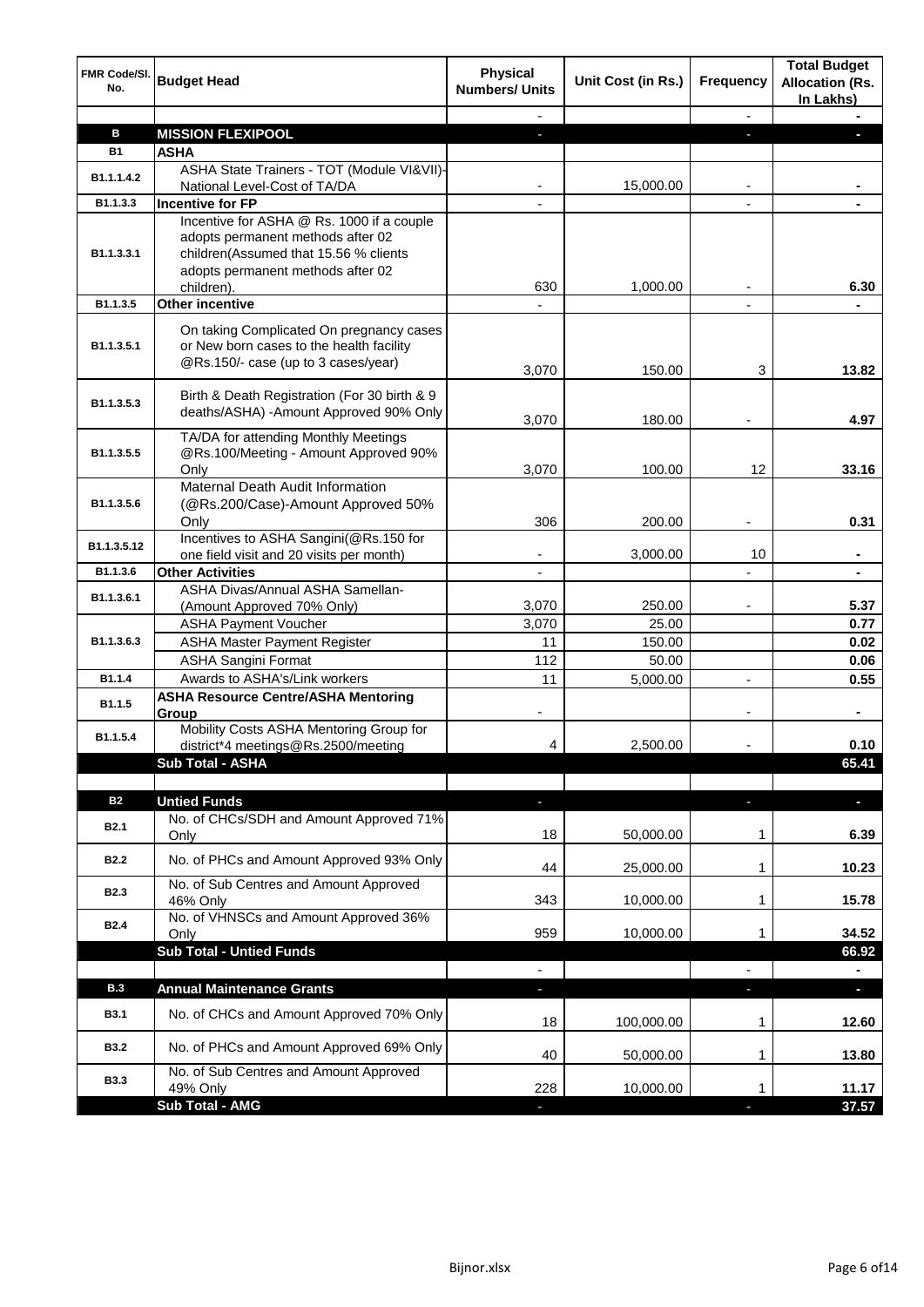| FMR Code/SI.<br>No. | <b>Budget Head</b>                                                                | <b>Physical</b><br><b>Numbers/ Units</b> | Unit Cost (in Rs.) | <b>Frequency</b>         | <b>Total Budget</b><br><b>Allocation (Rs.</b><br>In Lakhs) |
|---------------------|-----------------------------------------------------------------------------------|------------------------------------------|--------------------|--------------------------|------------------------------------------------------------|
|                     |                                                                                   |                                          |                    |                          |                                                            |
| <b>B.6</b>          | <b>Corpus Grants to HMS/RKS</b>                                                   | ÷.                                       |                    | ÷                        | $\blacksquare$                                             |
| <b>B6.1</b>         | District Hospitals (DH+DWH)                                                       | 2                                        |                    | $\overline{\phantom{a}}$ | $\blacksquare$                                             |
|                     | Amount Approved for District Hospitals                                            |                                          |                    |                          | 5.48                                                       |
| <b>B6.2</b>         | No. of CHCs and Amount Approved 90% Only                                          | 18                                       | 100,000.00         | 1                        | 16.20                                                      |
| B6.3                | No. of PHCs and Amount Approved 90% Only                                          | 44                                       | 50,000.00          | 1                        | 19.80                                                      |
|                     | <b>Sub Total - HMS/RKS</b>                                                        | $\overline{\phantom{a}}$                 |                    | J,                       | 41.48                                                      |
|                     |                                                                                   |                                          |                    |                          | $\blacksquare$                                             |
| <b>B9</b>           | <b>Mainstreaming of AYUSH</b>                                                     | ÷.                                       |                    | ٠                        | $\blacksquare$                                             |
| <b>B.9.1</b>        | <b>Medical Officers (Only AYUSH)</b>                                              | $\blacksquare$                           |                    | $\overline{\phantom{a}}$ |                                                            |
| B.9.1.1             | <b>Contractual Medical Officers</b>                                               | 16                                       | 24,000.00          | 6                        | 23.04                                                      |
| <b>B.9.2</b>        | <b>AYUSH Pharmacists</b>                                                          | 7                                        | 9,000.00           | 6                        | 3.78                                                       |
|                     | <b>Sub Total (AYUSH)</b>                                                          | $\blacksquare$                           |                    | $\blacksquare$           | 26.82                                                      |
|                     |                                                                                   |                                          |                    |                          | $\blacksquare$                                             |
| <b>B10</b>          | <b>IEC-BCC Activities</b>                                                         | E.                                       |                    | ı                        | $\blacksquare$                                             |
| B.10.2              | <b>Implementation of BCC/IEC Activities at</b><br>district level                  |                                          |                    |                          | 5.00                                                       |
| B.10.5.2            | Printing of WIFS Cards, Referral Slips, etc                                       |                                          |                    |                          | $\blacksquare$                                             |
|                     | WIFS Cards for School Children(No. of Cards)                                      |                                          | 4.00               |                          |                                                            |
|                     | <b>Sub Total (IEC/BCC)</b>                                                        |                                          |                    | T                        | 5.00                                                       |
|                     |                                                                                   |                                          |                    |                          |                                                            |
| <b>B15</b>          | <b>Planning, Implementation and Monitoring</b>                                    |                                          |                    |                          |                                                            |
| B15.2               | <b>Quality Assurance</b>                                                          |                                          |                    |                          |                                                            |
| B15.2.2             | <b>Quality Assurance Committees</b>                                               |                                          |                    |                          |                                                            |
|                     | <b>Division Level</b>                                                             |                                          |                    |                          |                                                            |
|                     |                                                                                   |                                          |                    |                          |                                                            |
|                     | One time establishment @ Rs. 1.00 Lakh/<br>Division (Amount Approved 50% Only)    |                                          | 100,000.00         | 1                        |                                                            |
|                     | Operational Expenses @Rs. 5000/month/                                             |                                          |                    |                          |                                                            |
|                     | division (Amount Approved 50% Only)                                               |                                          | 5,000.00           | 12                       |                                                            |
|                     | <b>District Level</b>                                                             | $\blacksquare$                           |                    |                          |                                                            |
|                     | One time establishment @ Rs. 1.00 Lakh/                                           |                                          |                    |                          |                                                            |
|                     | District (Amount Approved 50% Only)                                               |                                          |                    |                          |                                                            |
|                     |                                                                                   |                                          | 100,000.00         | 1                        | 0.50                                                       |
|                     | Operational Expenses @Rs. 5000/ Month/                                            |                                          |                    |                          |                                                            |
|                     | District (Amount Approved 50% Only)                                               | 1                                        | 5,000.00           | 12                       | 0.30                                                       |
| B15.2.4             | <b>Review meetings</b>                                                            |                                          |                    |                          |                                                            |
| B15.2.4.2           | <b>Division Level</b>                                                             |                                          |                    | L,                       |                                                            |
|                     | Review meetings @ Rs 10000/- per meeting                                          |                                          |                    |                          |                                                            |
|                     | for 4 meeting per division (Amount Approved                                       |                                          |                    |                          |                                                            |
|                     | 50% Only)                                                                         | -                                        | 10,000.00          | 4                        | ٠                                                          |
|                     | <b>District Level</b>                                                             |                                          |                    |                          |                                                            |
|                     | Review meetings @ Rs 10000/- per meeting                                          |                                          |                    |                          |                                                            |
|                     | for 4 meeting per District (Amount Approved                                       |                                          |                    |                          |                                                            |
|                     | 50% Only)                                                                         | 1                                        | 10,000.00          | 4                        | 0.20                                                       |
| B15.2.5             | <b>Other Block Level Activities</b>                                               |                                          |                    |                          |                                                            |
| B15.2.5.1           | <b>Block QA visioning meeting (Orienting</b>                                      |                                          |                    |                          |                                                            |
|                     | <b>Block Officials on Facility Solutions Levels-</b><br>Amount Approved 50% Only) | 1                                        | 35,000.00          | 1                        | 0.18                                                       |
|                     |                                                                                   |                                          |                    |                          |                                                            |
| B15.2.5.2           | Quality Management System (QMS) training<br>workshop -(Amount Approved 50% Only)  |                                          |                    |                          |                                                            |
|                     |                                                                                   | 1                                        | 100,000.00         | 1                        | 0.50                                                       |
|                     | <b>Sub Total - Quality Assurance</b>                                              | ı                                        |                    | J,                       | 1.68                                                       |
|                     |                                                                                   |                                          |                    |                          |                                                            |
| B <sub>15.3</sub>   | <b>Monitoring and Evaluation</b>                                                  |                                          |                    |                          |                                                            |
| B15.3.1.6.3         | Honoraria of Data Entry Operators for MCTS                                        | 11                                       | 11,000.00          | 6                        | 7.26                                                       |
| B15.3.2             | <b>Computerization HMIS and E-governance</b>                                      |                                          |                    |                          |                                                            |
|                     | HMIS Operational Cost (excluding HR & Trainings)-                                 |                                          |                    |                          |                                                            |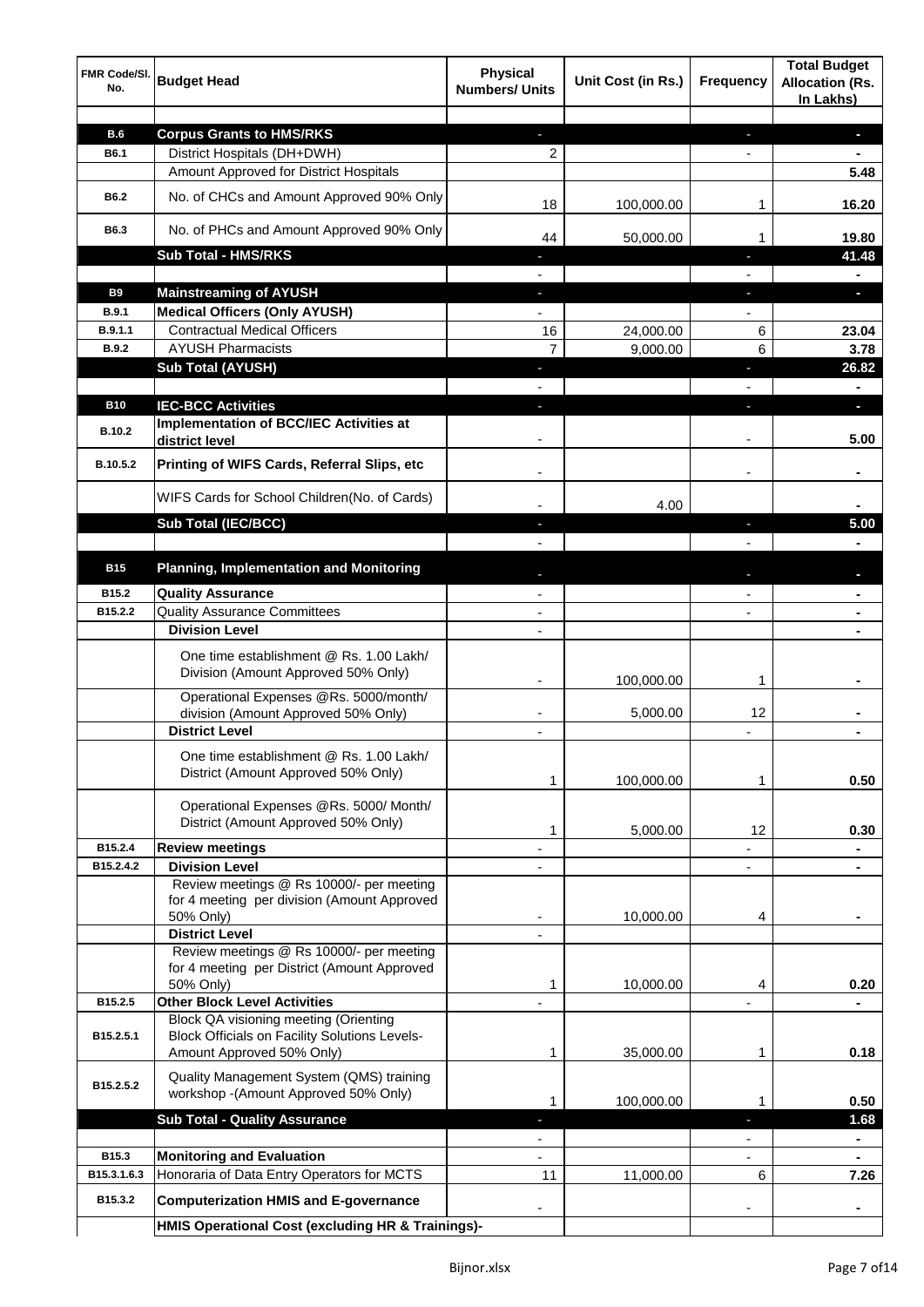| <b>FMR Code/SI.</b><br>No. | <b>Budget Head</b>                                                               | <b>Physical</b><br><b>Numbers/ Units</b> | Unit Cost (in Rs.) | <b>Frequency</b>         | <b>Total Budget</b><br><b>Allocation (Rs.</b><br>In Lakhs) |
|----------------------------|----------------------------------------------------------------------------------|------------------------------------------|--------------------|--------------------------|------------------------------------------------------------|
|                            | Expenses for Internet @1500/ month/<br>computer for 951 Nos                      | 13                                       | 1,500.00           | 12                       | 2.34                                                       |
|                            | Expenses for Internet Rs.750/pm/block                                            |                                          |                    |                          |                                                            |
| B <sub>15</sub> .3.2.1.a   | computer(new) for 820 Nos.                                                       | 11                                       | 750.00             | 12                       | 0.99                                                       |
|                            | Expenses for Internet Data Card<br>@Rs.750/pm/Computer (new) for 75 Nos.         | 1                                        | 750.00             | 12                       | 0.09                                                       |
|                            |                                                                                  |                                          |                    |                          |                                                            |
|                            | Expenses for Internet Data Card<br>@Rs.750/pm/Computer (new) for 18 Nos.         |                                          | 750.00             | 12                       |                                                            |
| B15.3.2.1.d                | Other Office and admin expenses                                                  |                                          |                    |                          |                                                            |
| B15.3.2.1.d.2              | Maintenance of Computers/AMC/etc -HMIS<br>(Block -PHC/CHC,CH, CMF (M/F) Old      |                                          |                    |                          |                                                            |
|                            | @Rs. 4000/unit for 951 no.<br>Purchase of computer consumables/Admin             | 13                                       | 4,000.00           | 1                        | 0.52                                                       |
| B15.3.2.1.d.3              | Expenses @ Rs.1000.00 for 951 no.-Six                                            |                                          |                    |                          |                                                            |
|                            | <b>Months</b><br>MCTS Operational Cost (excluding HR &                           | 13                                       | 1,000.00           | 6                        | 0.78                                                       |
| B15.3.2.2.a                | Trainings)                                                                       |                                          |                    |                          | $\blacksquare$                                             |
|                            | Procurement of                                                                   |                                          |                    |                          |                                                            |
| B15.3.2.2.b                | computers/Printers/Cartridges, etc. -<br>@50,000.00/Computer Systems for 820 No. |                                          |                    |                          |                                                            |
|                            |                                                                                  | 11                                       | 50,000.00          | 1                        | 5.50                                                       |
| B15.3.2.2.d                | Other Office and admin expenses<br>@12,000.00 per year -820 No.(New)             | 11                                       | 12,000.00          | 1                        | 1.32                                                       |
| B15.3.3                    | Other M & E Activities                                                           |                                          |                    |                          |                                                            |
| B15.3.3.5                  | Review Meetings for MCTS @ Rs                                                    |                                          |                    |                          |                                                            |
|                            | 4,000/meeting for 12 meetings<br><b>Sub Total - Monitoring and Evaluation</b>    | 1                                        | 4,000.00           | 12                       | 0.48<br>19.28                                              |
|                            |                                                                                  |                                          |                    | L.                       | $\blacksquare$                                             |
| <b>B.16</b>                | <b>PROCUREMENT</b>                                                               |                                          |                    | $\overline{\phantom{a}}$ | $\blacksquare$                                             |
| B <sub>16.1.1</sub>        | <b>Procurement of Equipments: MH</b>                                             |                                          |                    | $\blacksquare$           | $\blacksquare$                                             |
| B16.1.1.2                  | MVA /EVA Kits for Safe Abortion services                                         | 20                                       | 2,500.00           |                          | 0.50                                                       |
| B16.1.6                    | <b>Equipments for ARSH/ School Health</b>                                        |                                          |                    | L,                       | $\blacksquare$                                             |
| B16.1.6.1                  | Equipments for ARSH Clinics (New)                                                |                                          | 15,000.00          |                          |                                                            |
|                            | <b>Sub Total (Procurement of Equipments)</b>                                     |                                          |                    |                          | 0.50                                                       |
| B.16.2.1                   | Drugs & supplies for MH                                                          | ٠                                        |                    | L,                       |                                                            |
| B.16.2.1.2                 | Drugs for Safe Abortion (No. of MMA<br>estimated in year 2013-14)                | 332                                      | 200.00             |                          | 0.66                                                       |
| B.16.2.4                   | <b>Supplies for IMEP</b>                                                         |                                          |                    | ÷,                       |                                                            |
| B.16.2.4.1                 | Bio-Medical Waste Management-District<br>level                                   |                                          |                    |                          | 11.83                                                      |
| B.16.2.4.2                 | Bio-Medical Waste Management-CHC level                                           |                                          |                    | ٠                        | 17.30                                                      |
| B.16.2.4.3                 | Cleaning/Washing, House keeping and<br>Laundry Management - District Level       |                                          |                    | ٠                        | 23.88                                                      |
| B.16.2.4.4                 | Cleaning/Washing, House keeping and<br>Laundry Management - CHC/PHC Level        |                                          |                    |                          | 26.94                                                      |
|                            | <b>ASHA Drug Kits</b>                                                            |                                          |                    |                          |                                                            |
| B.16.2.5.2                 | Drug Kit replenishment for ASHAs @ Rs.<br>300/ASHA                               | 2,155                                    | 300.00             |                          | 6.47                                                       |
| B.16.2.6                   | Drugs & supplies for WIFS                                                        |                                          |                    | $\overline{\phantom{0}}$ |                                                            |
|                            | For Govt. & Govt. aided Schools (Classes VI<br>to XII)                           |                                          |                    |                          |                                                            |
|                            | <b>Total Beneficiaries</b>                                                       | 96,170                                   |                    |                          |                                                            |
| B.16.2.6.1                 | IFA Tables Required at District (<br>Beneficiary* 52 Tabs)                       | 5,000,819                                | 0.12               | ٠                        | 6.00                                                       |
| B.16.2.6.2                 | Albendazole Tablets Required at District<br>(Beneficiary *2 Tabs)                | 192,339                                  | 1.00               |                          | 1.92                                                       |
| B.16.2.7                   | Drugs & Supplies under SHP                                                       |                                          |                    |                          |                                                            |
|                            | <b>For Aganwadi Centres</b>                                                      |                                          |                    |                          |                                                            |
|                            | Expected No. of Children at AWCs<br>No. of IFA Bottles (One bottle of 100        | 55,000                                   |                    |                          | $\blacksquare$                                             |
|                            | ml./child)                                                                       | 55,000                                   | 10.00              |                          | 5.50                                                       |
|                            | Albendazole Tablets (2 tablets per Child)                                        | 110,000                                  | 1.00               |                          | 1.10                                                       |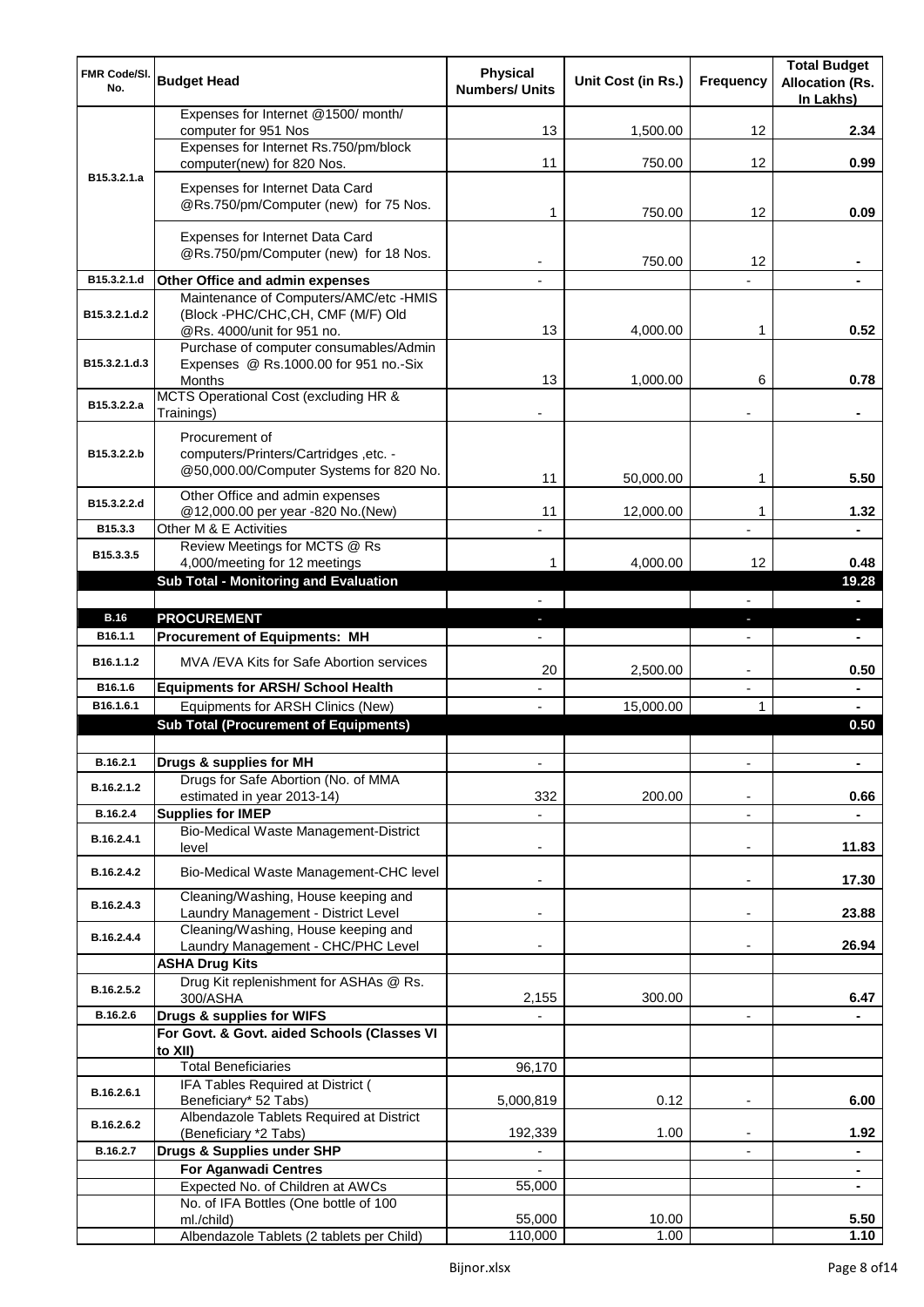| FMR Code/SI.<br>No. | <b>Budget Head</b>                                                                    | <b>Physical</b><br><b>Numbers/ Units</b> | Unit Cost (in Rs.) | <b>Frequency</b>         | <b>Total Budget</b><br><b>Allocation (Rs.</b><br>In Lakhs) |
|---------------------|---------------------------------------------------------------------------------------|------------------------------------------|--------------------|--------------------------|------------------------------------------------------------|
|                     | For Primary Schools(For Govt. & Govt.                                                 |                                          |                    |                          |                                                            |
|                     | aided Schools Classes I to V)<br>Expected No. of Children in Schools                  | 174,815                                  |                    |                          |                                                            |
|                     | No. of Tablets Required at District (52                                               |                                          |                    |                          |                                                            |
|                     | Tabs./ Beneficiary)                                                                   | 9,090,384                                | 0.12               |                          | 10.91                                                      |
|                     | No. of Tablets Required at District (2 Tabs./                                         |                                          |                    |                          |                                                            |
|                     | Beneficiary)                                                                          | 349,630                                  | 1.00               |                          | 3.50                                                       |
|                     | <b>Medicines for Teams</b>                                                            |                                          |                    |                          |                                                            |
|                     | No. of Blocks                                                                         | 11                                       |                    |                          |                                                            |
|                     | First Time Medicines For Teams (2 Teams<br>in Each Block)                             | 22                                       | 18,000.00          |                          | 3.96                                                       |
|                     | <b>Sub Total (Procurement of Drugs &amp;</b>                                          |                                          |                    |                          |                                                            |
|                     | Supplies)                                                                             |                                          |                    |                          | 119.98                                                     |
|                     |                                                                                       |                                          |                    |                          |                                                            |
| <b>B.17</b>         | <b>Drugs Warehouses/Logistics Management</b>                                          |                                          |                    |                          |                                                            |
|                     | Honoraria of Staff at Regional Drug                                                   |                                          |                    |                          |                                                            |
|                     | Warehouse                                                                             |                                          |                    |                          |                                                            |
|                     | Accountant                                                                            |                                          | 10,000.00          | 6                        |                                                            |
|                     | Computer Operator Cum Store Keeper                                                    | $\overline{a}$                           | 10,000.00          | 6                        |                                                            |
|                     | Fork-Lift Operator cum Mechanic                                                       | $\blacksquare$                           | 6,500.00           | 6                        |                                                            |
| B.17.1              | Fourth class / Loader                                                                 | $\blacksquare$                           | 6,500.00           | 6                        | $\blacksquare$                                             |
|                     | Generator Operator cum Electrician                                                    | $\blacksquare$                           | 5,000.00           | 6                        | $\blacksquare$                                             |
|                     | Sweeper                                                                               | $\blacksquare$                           | 3,500.00           | 6                        |                                                            |
|                     | <b>Armed Guards</b>                                                                   |                                          | 6,335.00           | 6                        |                                                            |
|                     | <b>General Guards</b>                                                                 |                                          | 5,157.00           | 6                        |                                                            |
|                     | Gardener                                                                              |                                          | 3,000.00           | 6                        |                                                            |
|                     | <b>Honoraria of Staff at District Drug</b><br>Warehouse                               |                                          |                    |                          |                                                            |
|                     | Computer Operator Cum Store Keeper                                                    | $\mathbf{1}$                             | 10,000.00          | 6                        | 0.60                                                       |
| B.17.3              | Generator Operator Cum Mechanic/Electricia                                            | $\mathbf{1}$                             | 5,000.00           | 6                        | 0.30                                                       |
|                     | Loader                                                                                | $\mathbf{1}$                             | 5,000.00           | 6                        | 0.30                                                       |
|                     | Choukidar                                                                             | $\mathbf{1}$                             | 5,000.00           | 6                        | 0.30                                                       |
|                     | Part-time Sweeper                                                                     | $\mathbf{1}$                             | 2,500.00           | 6                        | 0.15                                                       |
| <b>B.17.4</b>       | <b>Others</b>                                                                         |                                          |                    |                          |                                                            |
| B.17.4.1            | Operational Cost for Regional Drug ware House                                         |                                          |                    |                          |                                                            |
|                     | <b>Electricity Charges</b>                                                            |                                          |                    |                          | $\blacksquare$                                             |
|                     | <b>Telephone Charges</b>                                                              |                                          |                    |                          | ۰                                                          |
|                     | POL & Maintenance of DG Sets                                                          |                                          |                    |                          | $\blacksquare$                                             |
|                     | Stationary                                                                            |                                          |                    |                          | $\blacksquare$                                             |
|                     | Contingency                                                                           |                                          |                    |                          | $\blacksquare$                                             |
|                     | <b>Sub Total-Drug Ware Houses</b>                                                     |                                          |                    |                          | 1.65                                                       |
|                     |                                                                                       |                                          |                    |                          |                                                            |
|                     | <b>GRAND TOTAL- MISSION FLEXIPOOL</b>                                                 | ٠                                        |                    | $\blacksquare$           | 386.29                                                     |
|                     |                                                                                       |                                          |                    |                          | ۰                                                          |
| $\mathbf c$         | <b>IMMUNISATION</b>                                                                   | ÷.                                       |                    | ÷                        | $\blacksquare$                                             |
| C.1                 | RI strengthening project (Review meeting,<br>Mobility support, Outreach services etc) |                                          |                    | ٠                        |                                                            |
| C.1.a               | Mobility Support for supervision for district<br>level officers @Rs 250000/- Year     | 1                                        | 250,000.00         | $\overline{\phantom{a}}$ | 2.50                                                       |
|                     | Mobility support for supervision at State                                             |                                          |                    |                          |                                                            |
| C.1.b               | level                                                                                 |                                          |                    | $\blacksquare$           |                                                            |
|                     | Printing and dissemination of Immunization                                            |                                          |                    |                          |                                                            |
| C.1.c               | cards, tally sheets, monitoring forms etc.@<br>Rs 10 /- Beneficiary                   |                                          |                    |                          |                                                            |
|                     |                                                                                       | 117,882                                  | 10.00              |                          | 11.79                                                      |
| C.1.d               | Support for Quarterly State level review                                              |                                          |                    |                          |                                                            |
|                     | meetings of district officer<br>Quarterly review meetings exclusive for RI            |                                          |                    |                          |                                                            |
|                     | at district level with Block Mos, CDPO, and                                           |                                          |                    |                          |                                                            |
| C.1.e               | other stake holders (@ Rs 100/- per                                                   |                                          |                    |                          |                                                            |
|                     | participant(5 participant / block)                                                    | 220                                      | 100.00             |                          | 0.22                                                       |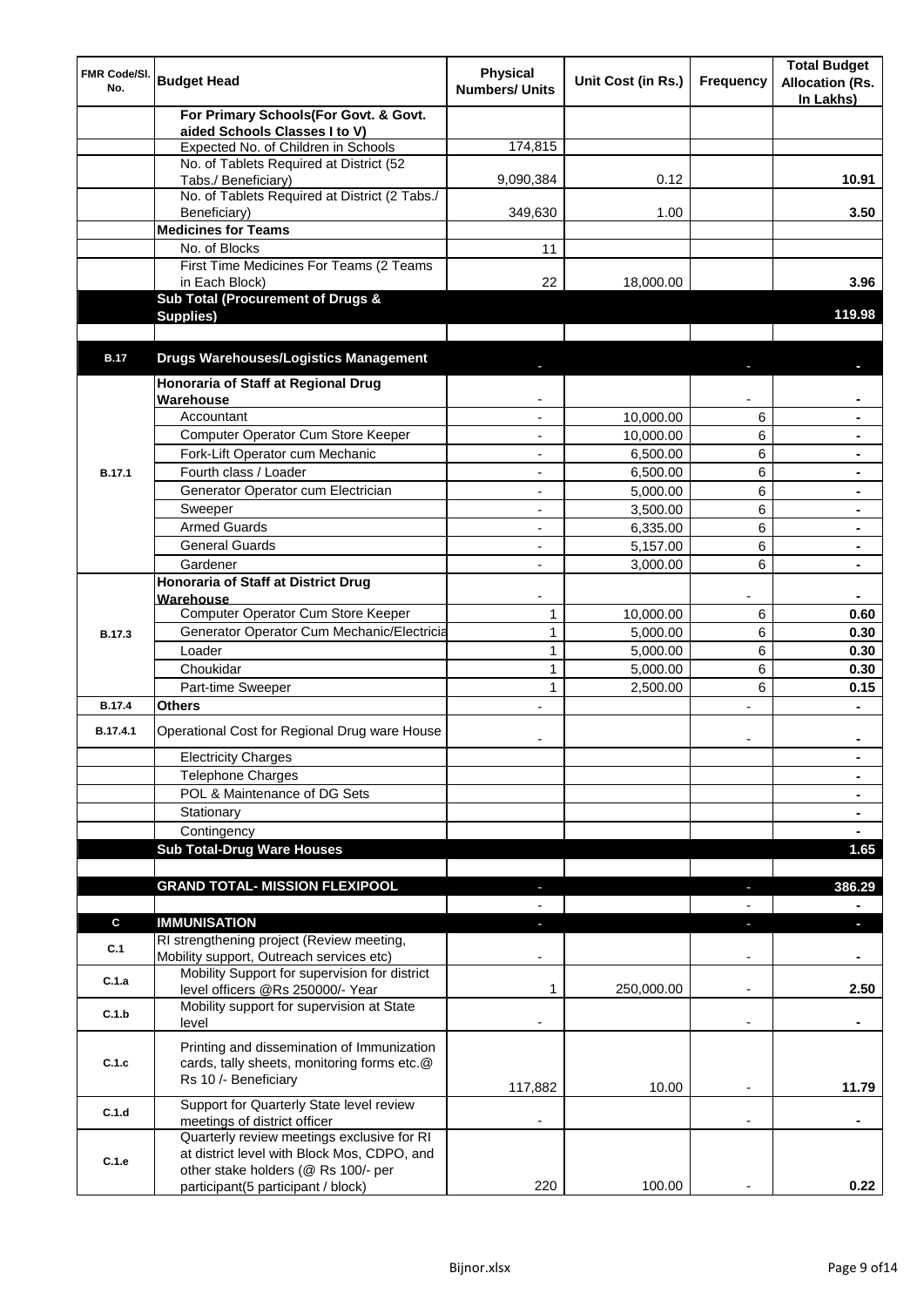| FMR Code/SI.<br>No. | <b>Budget Head</b>                                                                                                                                                                                                                                             | <b>Physical</b><br><b>Numbers/ Units</b> | Unit Cost (in Rs.)     | <b>Frequency</b> | <b>Total Budget</b><br><b>Allocation (Rs.</b><br>In Lakhs) |
|---------------------|----------------------------------------------------------------------------------------------------------------------------------------------------------------------------------------------------------------------------------------------------------------|------------------------------------------|------------------------|------------------|------------------------------------------------------------|
| C.1.f               | Quarterly review meetings exclusive for RI<br>at block level @Rs 50/- per person as<br>honorarium/Asha(For travel) & Rs 25 per<br>person at the disposal of MOIC for meeting<br>expenses (Refreshment, stationery and<br>mis.)                                 | 12,280                                   | 75.00                  |                  | 9.21                                                       |
| C.1.g               | Focus on slum & underserved areas in<br>urban areas/alternative vaccinator for slums<br>(Hiring of ANM @ 450/-per session for four<br>sessions/month/slum of 10000 population<br>and Rs.300/ month as contingency per slum<br>i.e.Rs.2100/-month/slum of 10000 |                                          |                        |                  |                                                            |
| C.1.h               | population)<br>Mobilization of children through ASHA or<br>other mobilizers(@Rs 150/-per session)                                                                                                                                                              | 38,800                                   | 2,100.00<br>150.00     |                  | 58.20                                                      |
| C.1.i               | Alternative vaccine delivery in hard to reach<br>areas(@Rs 150/-per session)                                                                                                                                                                                   | 1,584                                    | 150.00                 |                  | 2.38                                                       |
| C.1.j               | Alternative Vaccine Delivery in other<br>areas(@Rs. 75/- per session)                                                                                                                                                                                          | 37,216                                   | 75.00                  |                  | 27.91                                                      |
| C.1.k               | To develop micro plan at sub-centre level(@<br>Rs 100/- per sub centre)                                                                                                                                                                                        | 354                                      | 100.00                 |                  | 0.35                                                       |
| C.1.1               | For consolidation of micro plans at block<br>level (@ Rs 1000/-per block per PHC and<br>Rs 2000/- per district)                                                                                                                                                | 12                                       | 1,000.00               |                  | 0.12                                                       |
| C.1.m               | POL for vaccine delivery from State to<br>district and from district to PHC/CHCs(@ Rs<br>150000/- per district per year)                                                                                                                                       | $\mathbf 1$                              | 150,000.00             |                  | 1.50                                                       |
| C.1.n               | Consumables for computer including<br>provision for internet access for RIMS (@<br>Rs 400/- per month per district)                                                                                                                                            | 1                                        | 400.00                 | 12               | 0.05                                                       |
| C.1.o               | Red/Black plastic bags etc.(@ Rs 3 per bag<br>and 2 bags per session)                                                                                                                                                                                          | 38,800                                   | 3.00                   | 2                | 2.33                                                       |
| C.1.p               | Hub Cutter/Bleach/Hypochlorite solution/<br>Twin buckets(@ Rs 1200/- per PHC/CHC<br>per year)                                                                                                                                                                  | 18                                       | 1,200.00               | $\blacksquare$   | 0.22                                                       |
| C.1.q               | Safety Pits(@ Rs 5250/- per pit)                                                                                                                                                                                                                               | 9                                        | 5,250.00               | $\blacksquare$   | 0.47                                                       |
|                     | Other Specific requirement<br>Fund for annual maintenance operation of<br>WIC/WIF at division level @ Rs.40000/unit<br>of WIC/WIF                                                                                                                              | $\overline{\phantom{0}}$                 | 40,000.00              | ۰                | $\blacksquare$                                             |
| C.1.r               | POL for generators and operational<br>expenses at divisional vaccine storage point<br>@ Rs 2.00 Lakhs/ year/division vaccine<br>store points<br>Electricity bill for WIC/WIF AT state and                                                                      |                                          | 200,000.00             |                  |                                                            |
|                     | divisional level @ Rs 1.50Lakhs/year<br>/division store points                                                                                                                                                                                                 |                                          | 150,000.00             |                  |                                                            |
|                     | <b>AEFI Kits</b>                                                                                                                                                                                                                                               | 77                                       | 200.00                 |                  | 0.15                                                       |
| C.2<br>C.2.2        | <b>Salary of Contractual Staffs</b>                                                                                                                                                                                                                            |                                          |                        |                  |                                                            |
| C.3                 | <b>Computer Assistants at District level</b><br><b>Training under Immunisation</b>                                                                                                                                                                             | $\mathbf{1}$                             | 10,000.00              | 6                | 0.60                                                       |
| C.3.1               | District level Orientation training including<br>Hep B, Measles, AEFI & JE(wherever<br>required) for 2 days ANM, Multi Purpose<br>Health Worker (Male), LHV, Health<br>Assistant (Male/Female), Nurse Midwives,<br>BEEs & other staff (as per RCH norms) @     |                                          |                        |                  |                                                            |
| C.3.2               | Rs 46200/batch<br>Three day training including Hep B, Measles<br>& JE(wherever required) of Medical Officers<br>of RI using revised MO training module) @<br>Rs 65600/ batch                                                                                   | 23                                       | 46,200.00<br>65,600.00 |                  | 10.63                                                      |
| C.3.4               | Two days cold chain handlers training for<br>block level cold chain handlers by State and<br>district cold chain officers @ Rs                                                                                                                                 |                                          |                        |                  | 0.27                                                       |
|                     | 26600/batch                                                                                                                                                                                                                                                    | 1                                        | 26,600.00              |                  |                                                            |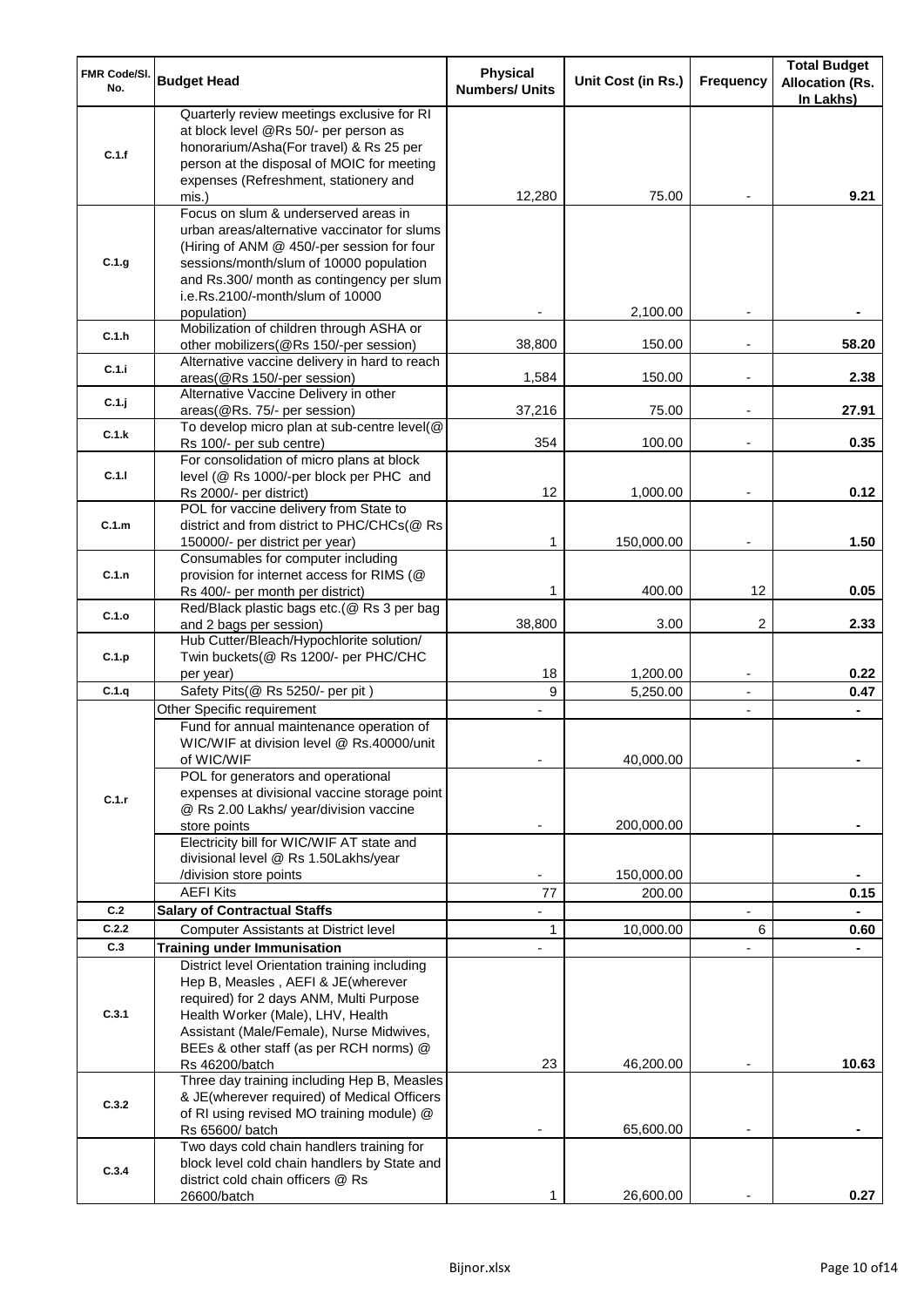| FMR Code/SI.<br>No. | <b>Budget Head</b>                                                               | <b>Physical</b><br><b>Numbers/ Units</b> | Unit Cost (in Rs.) | <b>Frequency</b> | <b>Total Budget</b><br><b>Allocation (Rs.</b><br>In Lakhs) |
|---------------------|----------------------------------------------------------------------------------|------------------------------------------|--------------------|------------------|------------------------------------------------------------|
|                     | One day training of block level data<br>handlers by DIOs and District cold chain |                                          |                    |                  |                                                            |
| C.3.5               | officer to train about the reporting formats of                                  |                                          |                    |                  |                                                            |
|                     | immunization @ Rs 300/ person                                                    | 15                                       | 300.00             |                  | 0.05                                                       |
| C.3.6               | Intensified immunization training of front<br>line workers @ Rs 86660/batch      | 16                                       | 86,660.00          |                  | 13.87                                                      |
| C.4                 | <b>Cold Chain Maintenance</b>                                                    |                                          |                    |                  |                                                            |
|                     | Cold chain maintenance at PHC/CHC Level                                          |                                          |                    |                  |                                                            |
|                     | (@Rs. 750/PHC/CHC per year)                                                      | 15                                       | 750.00             |                  | 0.11                                                       |
|                     | Cold chain maintenance at District Level<br>(@Rs. 15000/year)                    | 1                                        | 15,000.00          |                  | 0.15                                                       |
|                     | Asha Incentives- for full immunization @                                         |                                          |                    |                  |                                                            |
|                     | RS.100 per child for full immunization in first                                  |                                          |                    |                  |                                                            |
| C.5                 | year and Rs.50 per child for ensuring<br>complete immunization up to 2nd year of |                                          |                    |                  |                                                            |
|                     | age.(94.22% of the fund)                                                         | 92,100                                   | 150.00             |                  | 130.16                                                     |
|                     | <b>TOTOAL - ROUTINE IMMUNIZATION</b>                                             |                                          |                    | T                | 273.23                                                     |
|                     |                                                                                  |                                          |                    |                  |                                                            |
| D                   | <b>National Disease Control Programmes</b>                                       | J,                                       |                    | r.               | $\blacksquare$                                             |
|                     | <b>Integrated Disease Surveillance Project</b>                                   |                                          |                    |                  |                                                            |
| E                   | (IDSP)                                                                           |                                          |                    |                  |                                                            |
| E.1                 | Operational Costs (Rs. 25000/0 per Month)                                        |                                          |                    |                  |                                                            |
|                     | including 10 Medical Colleges                                                    |                                          |                    |                  | 3.00                                                       |
| E.2                 | <b>Remuneration for Contractual Human Resource</b>                               |                                          |                    |                  |                                                            |
| E.2.1               | Epidemiologist (Rs. 27500-44000)                                                 |                                          |                    |                  | 3.70                                                       |
| E.2.2               | Microbiologist (Rs. 27500-44000)                                                 |                                          |                    |                  |                                                            |
| E.3.2               | Data Manager (Rs. 18000 per Mth)                                                 |                                          |                    |                  | 2.16                                                       |
| E.3.3               | Data Entry Operator (Rs. 11000/mth)                                              |                                          |                    |                  | 0.99                                                       |
|                     | <b>Training</b>                                                                  |                                          |                    |                  |                                                            |
|                     | Medical Officers (3 days) @ Rs 50000 /<br>Batch, for one batch                   |                                          |                    |                  | ۰                                                          |
| E.8                 | Hospital Pharmacists/Nurses Training (1                                          |                                          |                    |                  |                                                            |
|                     | day) @ Rs.38000 / Batch for 1 batch                                              |                                          |                    |                  |                                                            |
|                     | One Day Training of Medical College Doctors                                      |                                          |                    |                  |                                                            |
| E.8                 | Costs on account of Newly Formed Districts<br>TOTAL - IDSP                       |                                          |                    |                  | 9.85                                                       |
|                     |                                                                                  |                                          |                    |                  |                                                            |
|                     | <b>National Vector Borne Disease Control</b>                                     |                                          |                    |                  |                                                            |
| F                   | <b>Programme (NVBDCP)</b>                                                        |                                          |                    |                  |                                                            |
| F.1.1               | <b>Malaria</b>                                                                   |                                          |                    |                  | $\overline{\phantom{a}}$                                   |
| F.1.1.b             | <b>ASHA Incentives</b><br>Monitoring, Evaluation & Supervision &                 |                                          |                    |                  | 1.75                                                       |
| F.1.1.d             | Epidemic preparedness including mobility                                         |                                          |                    |                  | 0.85                                                       |
| F.1.1.e             | <b>IEC/BCC</b>                                                                   |                                          |                    |                  | 0.42                                                       |
| F.1.1.g             | Training/Capacity Building                                                       |                                          |                    |                  | 0.25                                                       |
|                     | Sub Total - Malaria                                                              |                                          |                    |                  | 3.27                                                       |
| F.1.2               | Dengue & Chikungunya<br>Strengthening Surveillance for Apex                      |                                          |                    |                  |                                                            |
| F.1.2.a(i8ii)       | Referral Lab & Sentinel Surveillance                                             |                                          |                    |                  |                                                            |
|                     | Hospital                                                                         |                                          |                    |                  |                                                            |
| F.1.2.c             | Monitoring/Supervision and Rapid                                                 |                                          |                    |                  |                                                            |
| F.1.2.d             | Response<br><b>Epidemic Preparedness</b>                                         |                                          |                    |                  | 0.20<br>0.05                                               |
| F.1.2.e             | Case Management                                                                  |                                          |                    |                  | 0.10                                                       |
| F.1.2.f             | Vector Control And Environmental                                                 |                                          |                    |                  |                                                            |
|                     | Management                                                                       |                                          |                    |                  |                                                            |
| F.1.2.g<br>F.1.2.i  | IEC/ BCC for Social Mobilization<br>Training/ Workshop                           |                                          |                    |                  | 0.10                                                       |
|                     | Sub Total - Dengue & Chikungunya                                                 |                                          |                    |                  | 0.10<br>0.55                                               |
| F.1.3               | <b>AES/JE</b>                                                                    |                                          |                    |                  |                                                            |
|                     | Strengthening of Sentinel sites which will                                       |                                          |                    |                  |                                                            |
| F.1.3.a             | include Diagnostics and Case Management,                                         |                                          |                    |                  |                                                            |
|                     | supply of kits by Gol                                                            |                                          |                    |                  |                                                            |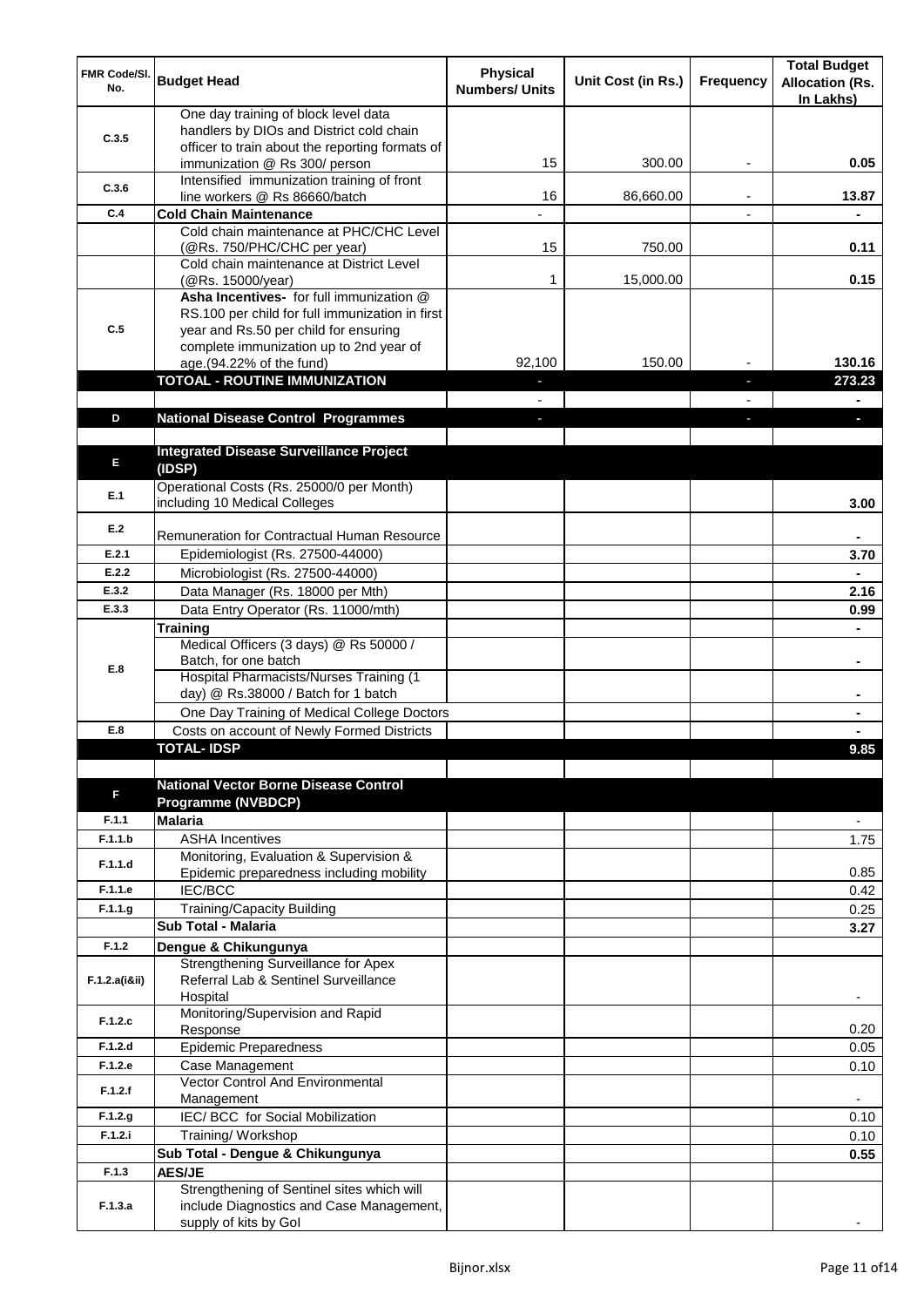| FMR Code/SI.<br>No. | <b>Budget Head</b>                                                                     | <b>Physical</b><br><b>Numbers/ Units</b> | Unit Cost (in Rs.) | <b>Frequency</b> | <b>Total Budget</b><br><b>Allocation (Rs.</b><br>In Lakhs) |
|---------------------|----------------------------------------------------------------------------------------|------------------------------------------|--------------------|------------------|------------------------------------------------------------|
| F.1.3.b             | IEC / BCC Activities & printing material<br>pertaining to JE / AES                     |                                          |                    |                  |                                                            |
|                     | Capacity Building in case management of                                                |                                          |                    |                  |                                                            |
| F.1.3.c             | Medical Officer and paramedical from                                                   |                                          |                    |                  |                                                            |
| F.1.3.d             | PHC/CHC at district level.<br>Monitoring and supervision                               |                                          |                    |                  |                                                            |
|                     | Procurement of Insecticides (Technical                                                 |                                          |                    |                  |                                                            |
| F.1.3.e             | Malathion)                                                                             |                                          |                    |                  |                                                            |
| F.1.3.f             | Thermal Fog Machine (Small) @ 0.85                                                     |                                          |                    |                  |                                                            |
|                     | lac/machine<br>Operational cost for Malathion fogging (As                              |                                          |                    |                  |                                                            |
| F.1.3.g             | per Availability of 3 MT Technical Malathion                                           |                                          |                    |                  |                                                            |
|                     | per district)<br>Paediatric ICU Establishment and HR &                                 |                                          |                    |                  |                                                            |
| $F.1.3.$ j          | operational cost for Paediatric ICU in                                                 |                                          |                    |                  |                                                            |
|                     | <b>Endemic Districts</b>                                                               |                                          |                    |                  |                                                            |
| F.1.3.k             | ASHA Insentivization for sensitizing                                                   |                                          |                    |                  |                                                            |
|                     | community<br>Sub Total - AES/JE                                                        |                                          |                    |                  |                                                            |
| F.1.4               | <b>Lymphatic Filariasis</b>                                                            |                                          |                    |                  |                                                            |
|                     | State Task Force, STAC Meeting, printing                                               |                                          |                    |                  |                                                            |
|                     | forms & register/ Mobility support, district                                           |                                          |                    |                  |                                                            |
| F.1.4.a             | coordination meeting, sensitization of media                                           |                                          |                    |                  |                                                            |
|                     | etc., Morbidity management, monitoring &                                               |                                          |                    |                  |                                                            |
|                     | supervision and mobility support for Rapid<br>response including Line listing          |                                          |                    |                  |                                                            |
| F.1.4.b             |                                                                                        |                                          |                    |                  |                                                            |
|                     | Micro Filaria Survey                                                                   |                                          |                    |                  |                                                            |
| F.1.4.c             | Post MDA Assessment by medical colleges<br>(Govt,& Private)/ ICMR institutions         |                                          |                    |                  |                                                            |
|                     | Training / Sensitization of district level                                             |                                          |                    |                  |                                                            |
| F.1.4.d             | officers on ELF & Drug Distributors /<br>Peripheral health workers                     |                                          |                    |                  |                                                            |
|                     |                                                                                        |                                          |                    |                  |                                                            |
| F.1.4.e             | Specific IEC/ BCC at State, districts, PHC,<br>Sub Centre & village lable VHSC/GKs     |                                          |                    |                  |                                                            |
| F.1.4.f             | Honorarium for Drug Distributors including                                             |                                          |                    |                  |                                                            |
| F.1.4.h.ii          | ASHA & Supervisors involve in MDA                                                      |                                          |                    |                  |                                                            |
|                     | M.F.Survey in Non Endemic districts<br>Sub Total - Lymphatic Filariasis                |                                          |                    |                  | 0.70<br>0.70                                               |
| F.1.5               | Kalazar                                                                                |                                          |                    |                  |                                                            |
| F.1.5               | Case Search/ Camp Approach                                                             |                                          |                    |                  | $\overline{\phantom{a}}$                                   |
| F.1.5.a             | Spray Pumps & Accessories                                                              |                                          |                    |                  | $\overline{\phantom{a}}$                                   |
|                     |                                                                                        |                                          |                    |                  |                                                            |
| F.1.5.b             | Operational Cost for Spray including Spray<br>Wages & Pending liability of spray wages |                                          |                    |                  |                                                            |
| F.1.5.c             | Mobility / P.O.L./ Supervision                                                         |                                          |                    |                  |                                                            |
| F.1.5.d             | Monitoring & Evaluation                                                                |                                          |                    |                  |                                                            |
|                     | Training for Spraying /IEC/                                                            |                                          |                    |                  |                                                            |
| F.1.5.e / F.1.5.f   | BCC/Advocacy/Incentive to ASHA/Loss of<br>Wages                                        |                                          |                    |                  |                                                            |
|                     | Sub Total - Kalazar                                                                    |                                          |                    |                  |                                                            |
|                     | <b>Cash grant for Decentralized commodities</b>                                        |                                          |                    |                  |                                                            |
|                     | for Malaria + Filaria F.6                                                              |                                          |                    |                  |                                                            |
| F.6(a,b,c,k)        | Drugs (Chloroquine, Primaquine 2.5/7.5mg)<br>and ACT                                   |                                          |                    |                  | 0.30                                                       |
| F.6.f               | D.E.C.                                                                                 |                                          |                    |                  |                                                            |
| F.6.h               | NS 1 antigen Kit<br>Dengue                                                             |                                          |                    |                  |                                                            |
| F.6.i               | Larvicidal (Temephos, Bti(AS)/Bti (wp)(for                                             |                                          |                    |                  |                                                            |
|                     | polluted and non polluted water)                                                       |                                          |                    |                  | 0.40                                                       |
|                     | <b>Sub Total- Dec.Commodities</b><br><b>TOTAL-NVBDCP</b>                               |                                          |                    |                  | 0.70<br>5.22                                               |
|                     |                                                                                        |                                          |                    |                  |                                                            |
|                     | <b>National Leprosy Eradication</b>                                                    |                                          |                    |                  |                                                            |
| G                   | Programme(NLEP)                                                                        |                                          |                    |                  |                                                            |
| G.1                 | Case Detection and Management                                                          |                                          |                    |                  |                                                            |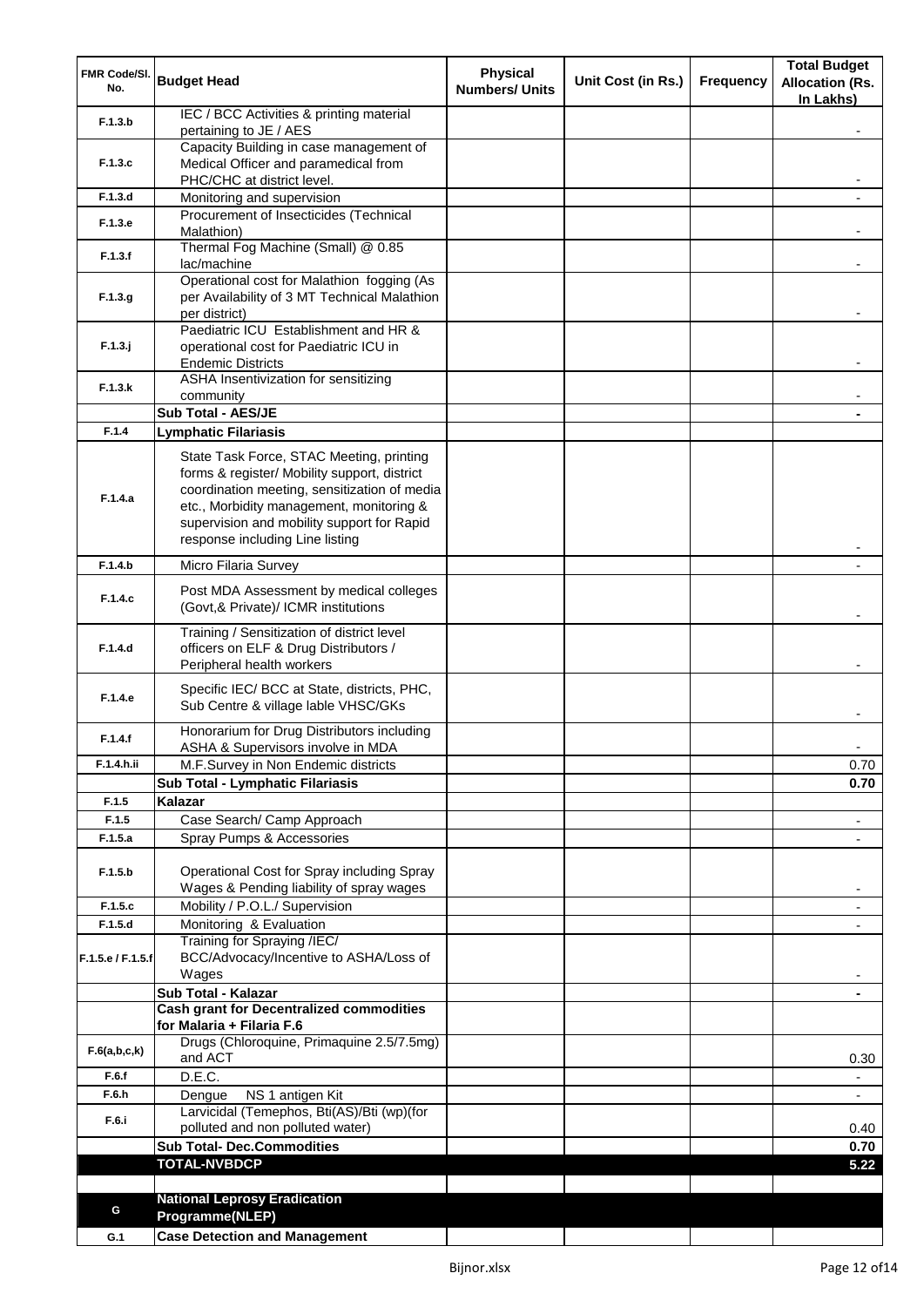| FMR Code/SI.<br>No. | <b>Budget Head</b>                                                                   | <b>Physical</b><br><b>Numbers/ Units</b> | Unit Cost (in Rs.) | <b>Frequency</b>         | <b>Total Budget</b><br><b>Allocation (Rs.</b><br>In Lakhs) |
|---------------------|--------------------------------------------------------------------------------------|------------------------------------------|--------------------|--------------------------|------------------------------------------------------------|
| G.1.1               | Specific Plan for high endemic blocks of low<br>endemic districts                    |                                          |                    |                          |                                                            |
|                     | No. of High endemic blocks in Low endemic<br>Districts (ANCDR more than 10)          |                                          |                    |                          |                                                            |
|                     | House to House Visit by Search team                                                  |                                          |                    | $\overline{\phantom{a}}$ | $\blacksquare$                                             |
|                     | Confrmaton of suspect                                                                |                                          |                    |                          | $\blacksquare$                                             |
|                     | Intensive IEC Activity                                                               |                                          |                    |                          | $\blacksquare$                                             |
| G.1.2               | <b>Services in Urban services</b>                                                    |                                          |                    |                          | $\blacksquare$                                             |
|                     | Urban Project 2 Mega cities, 2 medium City<br>2, 8 Medium City 1, 40 Townships       |                                          |                    |                          | 2.40                                                       |
| G.1.3               | <b>ASHA involvement</b>                                                              |                                          |                    |                          |                                                            |
|                     | <b>ASHA Sensitization</b>                                                            |                                          |                    |                          | 0.225                                                      |
|                     | <b>ASHA Incentive for Services</b>                                                   |                                          |                    |                          | 0.120                                                      |
| G.1.4               | <b>Materials &amp; Supplies</b>                                                      |                                          |                    |                          |                                                            |
|                     | Supportive Drugs & Dressing materials                                                |                                          |                    |                          | 0.40                                                       |
|                     | Laboratory reagents and equipments<br>scalpels etc.                                  |                                          |                    |                          |                                                            |
|                     |                                                                                      |                                          |                    |                          | 0.08                                                       |
| G.1.5               | Printing works<br><b>NGO Services</b>                                                |                                          |                    |                          | 0.20                                                       |
|                     | <b>DPMR</b>                                                                          |                                          |                    |                          | $\blacksquare$                                             |
| G.2                 | MCR Protective Footwear (12500 pairs)                                                |                                          |                    |                          | $\blacksquare$                                             |
|                     |                                                                                      |                                          |                    |                          | 0.50                                                       |
|                     | Aids Appliances, Self Care Kit items etc.<br>Welfare allowance for RCS patients @ Rs |                                          |                    |                          | 0.17                                                       |
|                     | 8000                                                                                 |                                          |                    |                          |                                                            |
|                     | Reimbursement to institutions for RCS                                                |                                          |                    |                          |                                                            |
|                     | Screening cum Self Care Camp                                                         |                                          |                    |                          |                                                            |
| G.3                 | <b>IEC</b>                                                                           |                                          |                    |                          |                                                            |
|                     | Mass Media (TV, Radio, Press etc.)                                                   |                                          |                    |                          | 0.39                                                       |
|                     | Outdoor Media (Posters, Banners, Kiosk,                                              |                                          |                    |                          |                                                            |
|                     | Hoardings, Display boards, Miking etc.)                                              |                                          |                    |                          | 0.23                                                       |
|                     | Rural Media (Folk shows etc.)                                                        |                                          |                    |                          | 0.30                                                       |
|                     | Advocacy meeting                                                                     |                                          |                    |                          | 0.05                                                       |
| G.4                 | <b>Human Resource</b>                                                                |                                          |                    |                          | $\blacksquare$                                             |
|                     | District Leprosy Consultant in high endemic                                          |                                          |                    |                          |                                                            |
|                     | districts                                                                            |                                          |                    |                          | 2.70                                                       |
|                     | Physiotherapist in high endemic districts                                            |                                          |                    |                          | 2.25                                                       |
|                     | PMW @ Rs 16000 per month                                                             |                                          |                    |                          | 11.52                                                      |
| G.5                 | Programme management                                                                 |                                          |                    |                          |                                                            |
|                     | For Contractual Staff                                                                |                                          |                    |                          | 0.25                                                       |
|                     | Rent, Telephone, Electricity, P&T charges,<br>Miscellaneous                          |                                          |                    |                          |                                                            |
|                     | DLO Office Consumables eg.Stationery                                                 |                                          |                    |                          | 0.35                                                       |
|                     | Items, Pendrive, CD etc.                                                             |                                          |                    |                          | 0.30                                                       |
|                     | Mobility Support- Vehicle hiring, POL and                                            |                                          |                    |                          |                                                            |
|                     | Maintenance for District Nucleus Team                                                |                                          |                    |                          |                                                            |
|                     | (one tenth)                                                                          |                                          |                    |                          | 0.15                                                       |
| G.6                 | <b>Others</b>                                                                        |                                          |                    |                          |                                                            |
|                     |                                                                                      |                                          |                    |                          |                                                            |
|                     | Travel expense for regular staff for specific                                        |                                          |                    |                          |                                                            |
|                     | programme/ training needs / awards etc.<br><b>TOTAL - NLEP</b>                       |                                          |                    |                          | 0.065<br>22.65                                             |
|                     |                                                                                      |                                          |                    |                          |                                                            |
|                     | <b>Revised National Tuberculosis Control</b>                                         |                                          |                    |                          |                                                            |
| п                   | <b>Programme (RNTCP)</b>                                                             |                                          |                    |                          |                                                            |
| 1.1                 | Civil Works                                                                          |                                          |                    |                          | 9.79                                                       |
| 1.2                 | Laboratory Materials                                                                 |                                          |                    |                          | 11.05                                                      |
| 1.3                 | Honorarium                                                                           |                                          |                    |                          | 6.69                                                       |
| 1.4                 | <b>IEC/Publicity</b>                                                                 |                                          |                    |                          | 3.82                                                       |
| 1.5                 | <b>Equipment Maintenance</b>                                                         |                                          |                    |                          | 0.45                                                       |
| 1.6                 | Training                                                                             |                                          |                    |                          | 6.03                                                       |
| 1.7                 | POL & Vehicle Maintenance                                                            |                                          |                    |                          | 12.00                                                      |
| 1.8                 | Vehicle Hiring Charges                                                               |                                          |                    |                          | 5.38                                                       |
| 1.9                 | Ngo/PP Support                                                                       |                                          |                    |                          | 36.77                                                      |